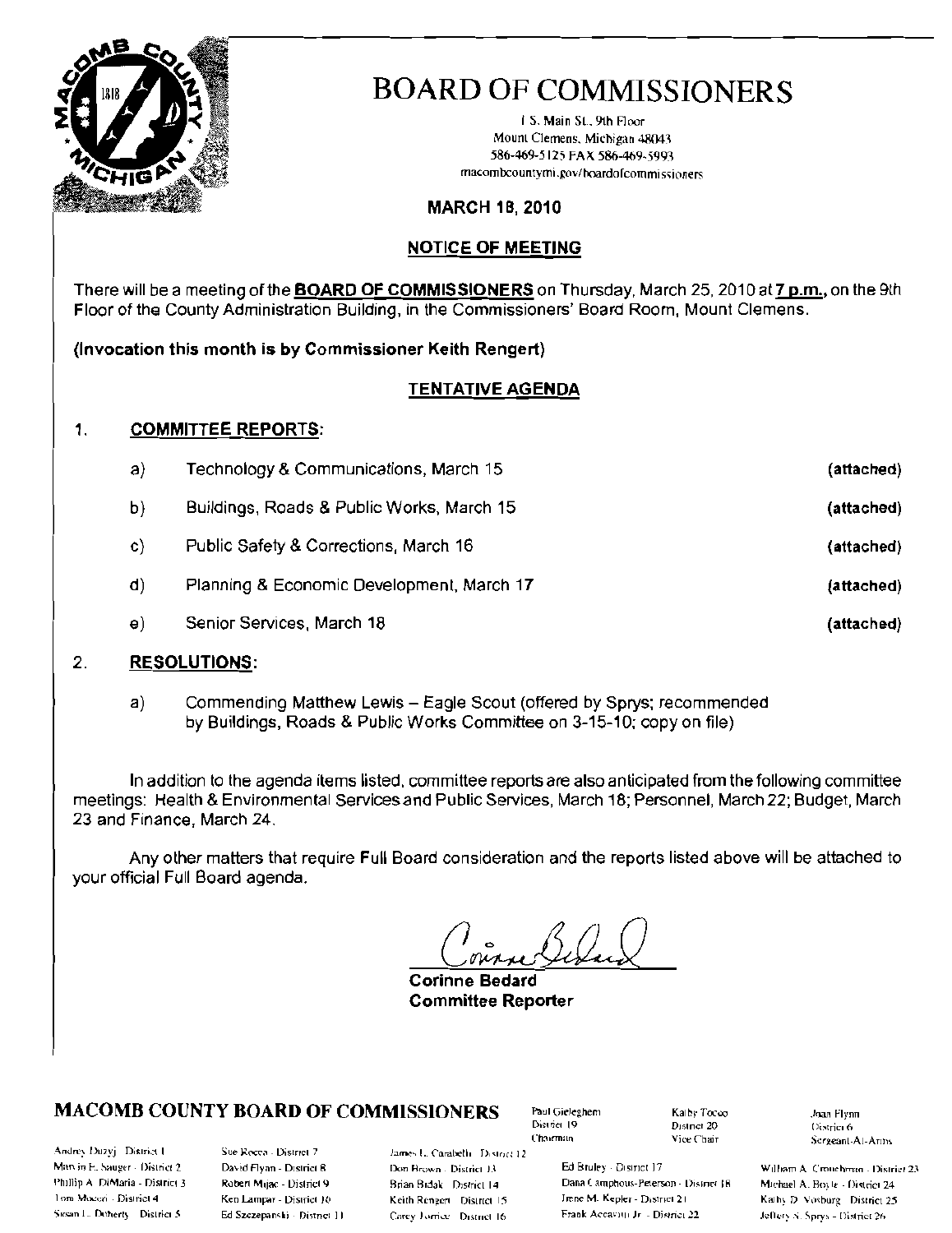

I S. Main St., 9th Floor Mount Clemens, Michigan 48043 586-469-5125 FAX 586-469·599) macombcountymi gov/boardofcommissioners

MARCH 15, 2010

TO: BOARD OF COMMISSIONERS

FROM: FRANK ACCAVITTI, JR., CHAIR TECHNOLOGY AND COMMUNICATIONS COMMITTEE

RE: RECOMMENDATION FROM TECHNOLOGY AND COMMUNICATIONS COMMITTEE MEETING OF MARCH 15, 2010

At a meeting of the Technology and Communications Committee, held Monday, March 15, 2010, the following recommendation was made and is being forwarded to the Full Board for approval:

### 1, COMMITTEE RECOMMENDATION - MOTION (SEE ATTACHED)

A MOTION WAS MADE BY DUZYJ, SUPPORTED BY D. FLYNN, TO RECOMMEND THAT THE BOARD OF COMMISSIONERS APPROVE THE FOLLOWING MISCELLANEOUS DEPARTMENT REQUESTS:

TWO LAPTOP COMPUTERS AND SOFTWARE FOR PLANNING AND ECONOMIC DEVELOPMENT AT A COST NOT TO EXCEED \$2,346.53; FUNDING IS AVAILABLE IN THE AERIAL PHOTO AND COMMUNITY BLOCK GRANT;

10 LAPTOP COMPUTERS AND SOFTWARE, TWO COLOR LASER JET PRINTERS AND ONE DVD DUPLICATOR FOR THE PROSECUTOR'S OFFICE AT A COST NOT TO EXCEED \$14,426.67; FUNDING IS AVAILABLE IN THE IT CAPITAL FUND; AND

FOUR DOOR ACCESS CONTROLLERS FOR THE MACOMB COUNTY JAIL BUILDING SECURITY SYSTEM AT A COST NOT TO EXCEED \$8,331.60; FUNDING IS AVAILABLE IN THE SHERIFF FORFEITURE FUND.

### THE MOTION CARRIED.

A MOTION TO ADOPT THE COMMITTEE REPORT WAS MADE BY CHAIR ACCAVITTI, SUPPORTED BY VICE CHAIR BOYLE.

## **MACOMB COUNTY BOARD OF COMMISSIONERS** Paul Gieleghem  $\overline{X}$  Kathy Tocco Soan Flynn

Andrey Duzyj - District I Sue Rocca - District 7 James L. Carabelli - District 12<br>Marvin E. Sauger - District 2 David Hynn - District 8 Don Brown - District 13

District 19 District 20<br>Chainman Vice Chair

David Flynn - District 8 Don Brown - District 13 Ed Bruley - District i7 William A. Crouchman - District 23 Phillip A. DiMaria - District 3 Robert Mijac - District 9 Brian Brdak - District 14 Dana Camphous-Peterson - District 18 Michael A. Boyle - District 24 Britan Brdak - District 21 Brand Camphous-Peterson - District 21 Kathy Toni Moceri - District 4 Ken Lampar - District 10 Keith Rengen - Digrict 15 Irene M. Kepler - District 21 Kathy D Vosburg - District 25 Susan L. Doherty - District 5 Ed Szczepanski - District 11 Carey Torrice - District 16 Frank Accavitti Jr . District 22 Jeffery S Sprys - District 26

Sergeant-AI-Arms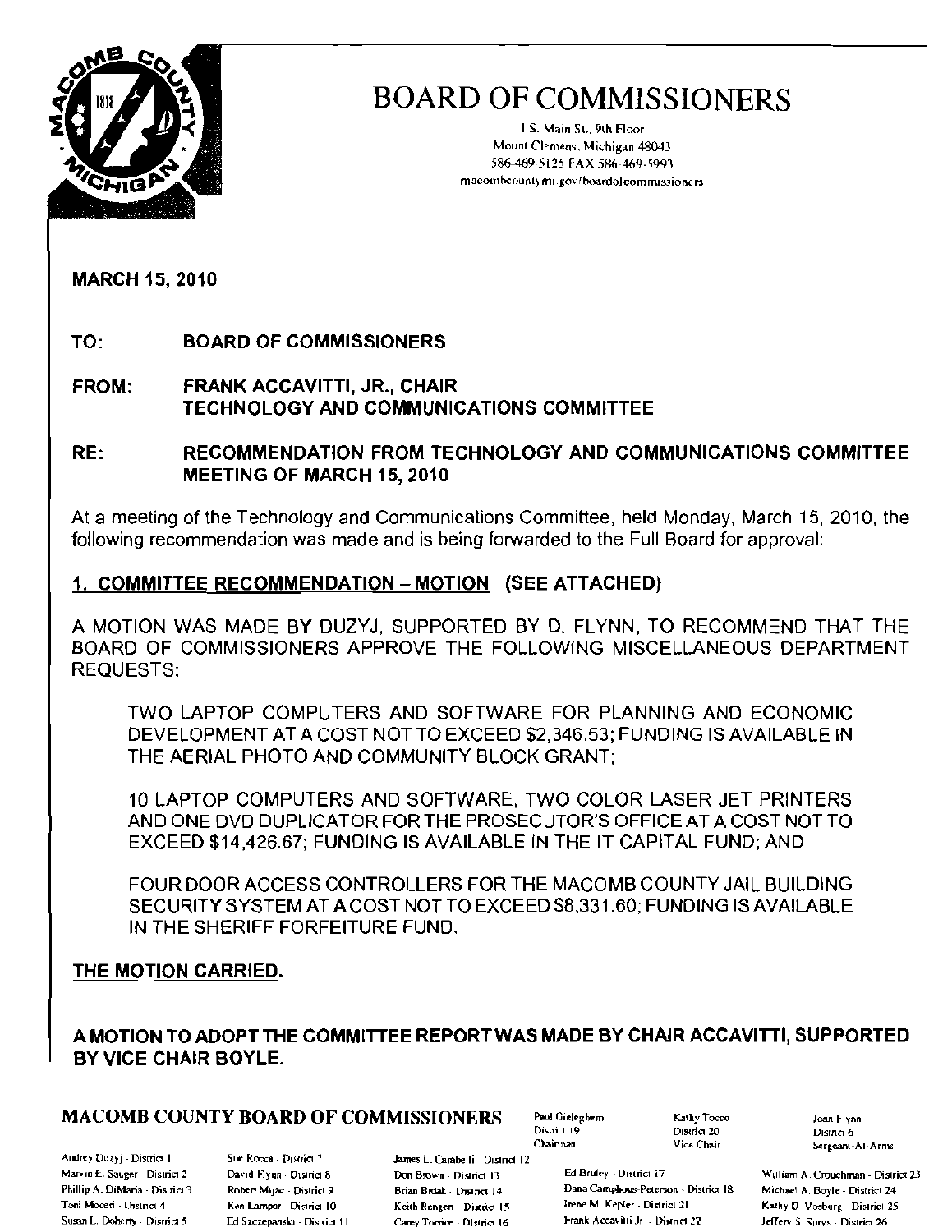#### MACOMB COUNTY, MICHIGAN

RESOLUTION TO: Approve the purchase of two (2) Laptop Computers and software for Planning and Economic Development at a cost not to exceed \$2,346.53; funding available in the Aerial Photo and Community Block Grant.

INTRODUCED BY: Commissioner Frank Accavitti, Jr., Chair, Technology and Communications **Committee** 

COMMlTTEE/MEETlNG DATE

TAC Committee March 15, 2010 A groved  $Full$  Band  $3-35-10$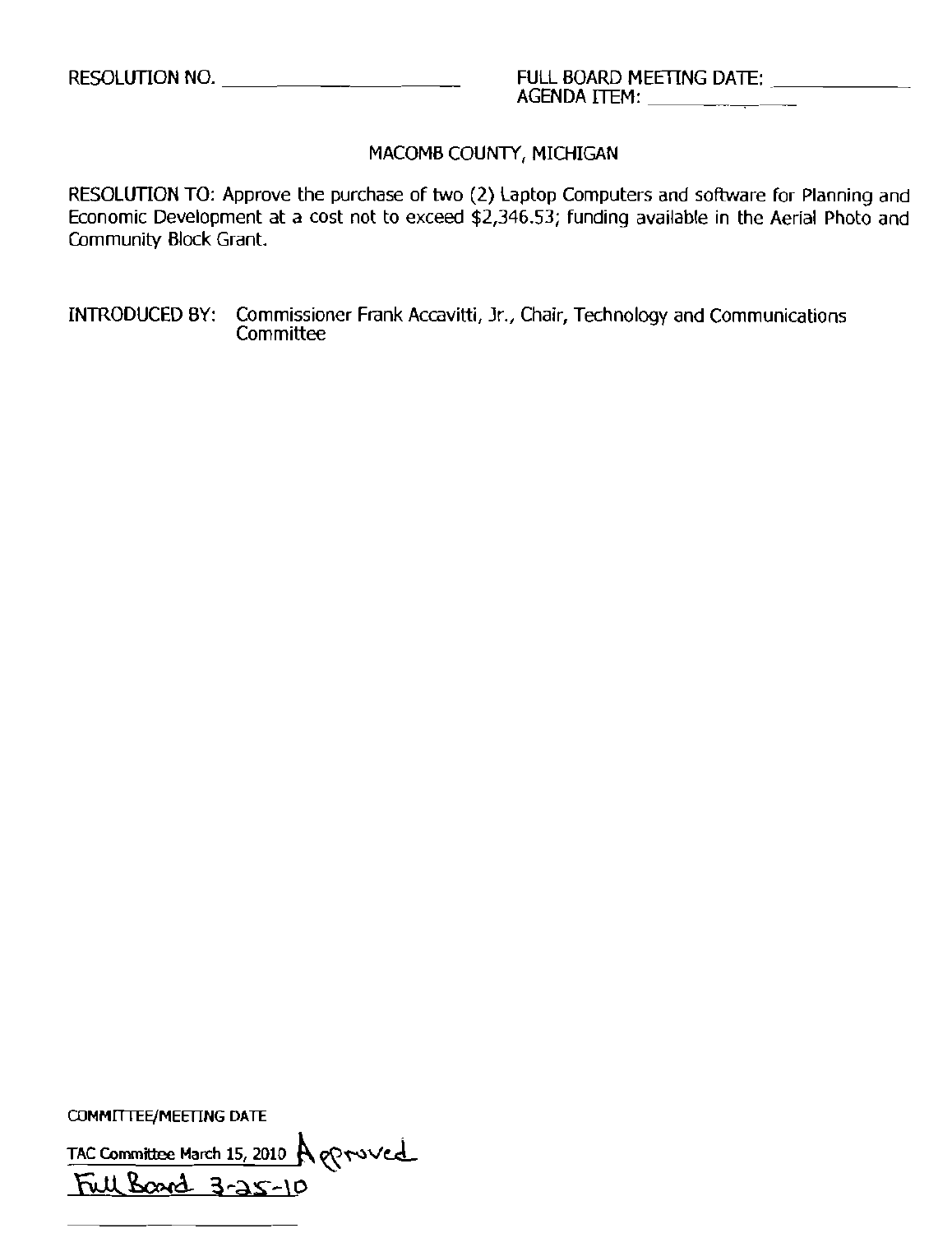#### MACOMB COUNTY, MICHIGAN

RESOLUTION TO: Approve the purchase of ten (10) Laptop Computers and software; (2) Color Laser Jet printers and (1) DVD Duplicator for the Prosecutor's Office at a cost not to exceed \$14,426.67; funding available in the IT capital Fund.

INTRODUCED BY: Commissioner Frank Accavitti, Jr., Chair, Technology and Communications **Committee** 

COMMITTEE/MEETING DATE

TAC Committee March 15, 2010  $\bigwedge_{\mathcal{O} \in \mathcal{P}} \mathcal{V}$ Full **Bo**rd 3-25-10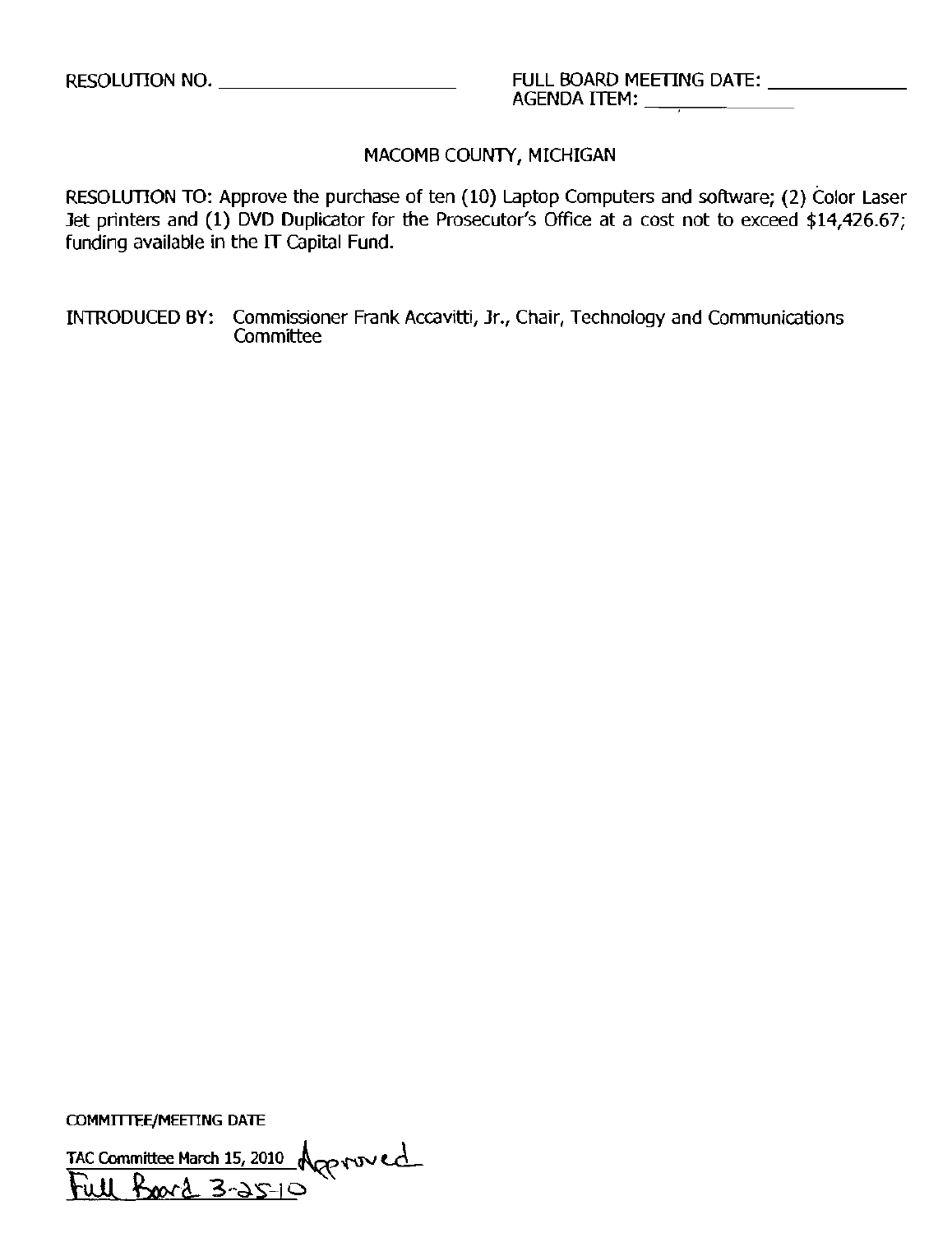### MACOMB COUNTY, MICHIGAN

RESOLUTION TO: Approve the purchase of four (4) door access controllers for the Macomb County Jail Building Security System at a cost not to exceed \$8,331.60; funding available in the Sheriff Forfeiture Fund.

INTRODUCED BY: Commissioner Frank Accavitti, Jr., Chair, Technology and Communications **Committee** 

COMMITTEE/MEETlNG DATE

TAC Committee March 15, 2010  $\sqrt{2}$  r oved

URara 3-25-10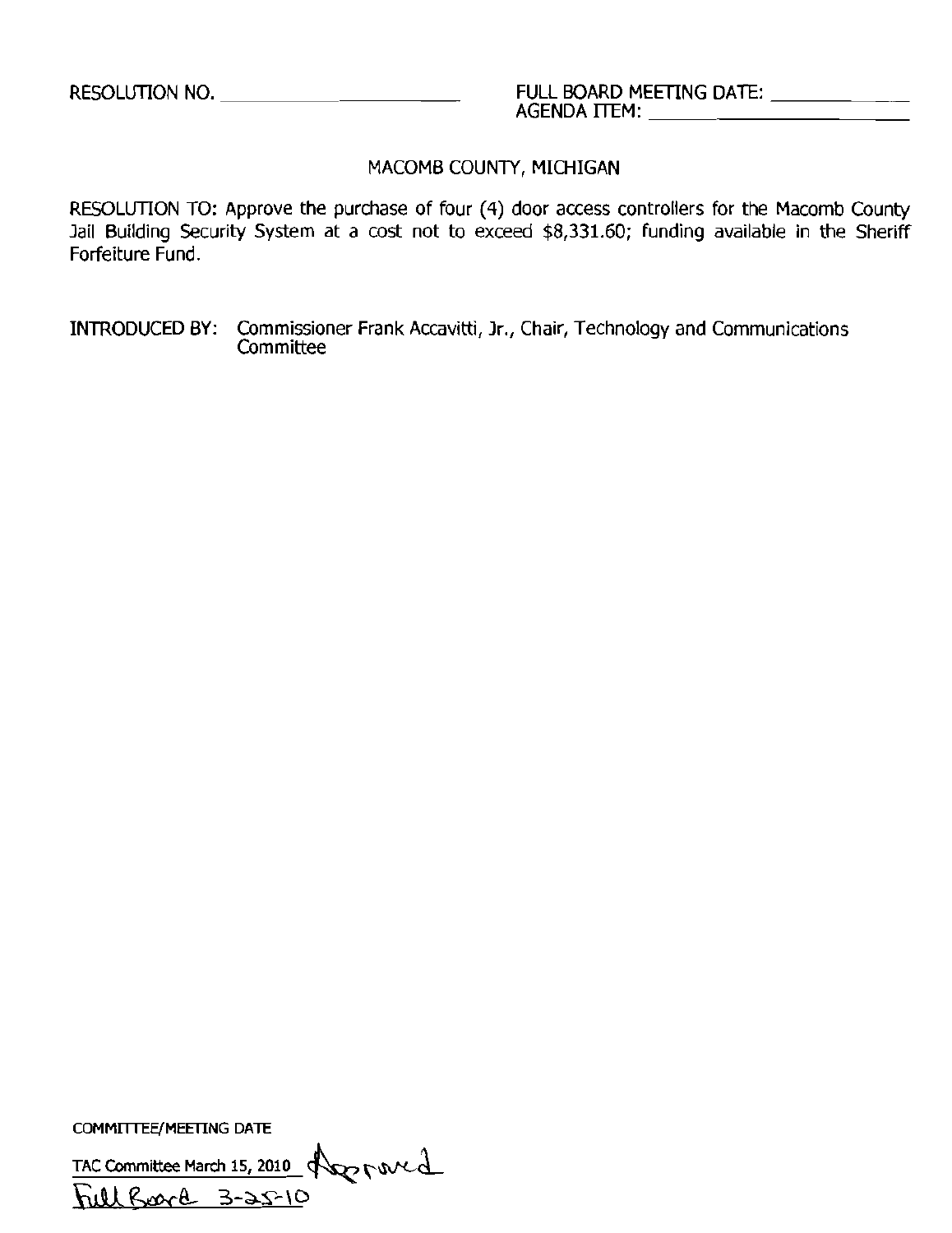

J S. Mam St., 9th Floor Mount Clemens, Michigan 48043 586-469-5125 FAX 586-469-5993 macomhcountymi.gov/boardofcommissioners

March 15, 2010

TO: BOARD OF COMMISSIONERS

- FROM: ANDREY DUZYJ, CHAIR BUILDINGS, ROADS AND PUBLIC WORKS COMMITTEE
- RE: RECOMMENDATIONS FROM BUILDINGS, ROADS AND PUBLIC WORKS COMMITTEE MEETING OF MARCH 15, 2010

At a meeting of the Buildings, Roads and Public Works Committee, held Monday, March 15, 2010, the following recommendalions were made and are being forwarded to the Full Board for approval:

### 1. COMMITTEE RECOMMENDATION - MOTION (SEE ATTACHED)

A MOTION WAS MADE BY SPRYS, SUPPORTED BY CARABELLI, TO RECOMMEND THAT THE BOARD OF COMMISSIONERS APPROVE THE CONFIRMATION OF AGREEMENT FOR PLANTE & MORAN TO PROVIDE AUDIT SERVICES FOR THE ROAD COMMISSION OF MACOMB COUNTY FOR FISCAL YEAR ENDING SEPTEMBER 30, 2010. THE MOTION CARRIED.

### 2. COMMITTEE RECOMMENDATION – MOTION (SEE ATTACHED)

A MOTION WAS MADE BY DOHERTY, SUPPORTED BY BRDAK, TO RECOMMEND THAT THE BOARD OF COMMISSIONERS AUTHORIZE PAYMENT OF THE FOLLOWING INVOICE:

JUVENILE JUSTICE CENTERBERNCO, INC. \$45,470.82 PHASE II

FURTHER, FUNDS ARE AVAILABLE IN THE CAPITAL BUDGET.

THE MOTION CARRIED WITH SPRYS VOTING "NO."

## **MACOMB COUNTY BOARD OF COMMISSIONERS** Paul Gieleghem Kathy Toco: Joan Flynn (State of Tag Aynn)

AM, Duzyj - District I Sue Rocks - District 7 James L. Carabelli - District 12 Phillip A. DiMaria - District 3 Toni Moceri - District 4

Robert Mijac - Dismct 9 Ken Lampar - District 10

Brian Brdak - District 14 Keith Rengert - District 15 Susan L. Doherry - District 5. Fal Szczepanski - District II Carev Torrice - District 16. Frank Accavitti Jr. - District 22.

District 19 1) District 20<br>Chairman 19 19 Vice Chair

Marvin E. Sauger - District 2 J. David Flynn - District 8 Don Brown - District 13 F. Ed Bruley - District 17 William A. Crouchman - District 23 Dana Camphous-Peterson - District 18 Irene M. Kepler - District 21

Sergeant-At-Arms

Michael A, Boyle - District 24 Kathy D. Vosburg - District 25 Inffers S. Spress, District 26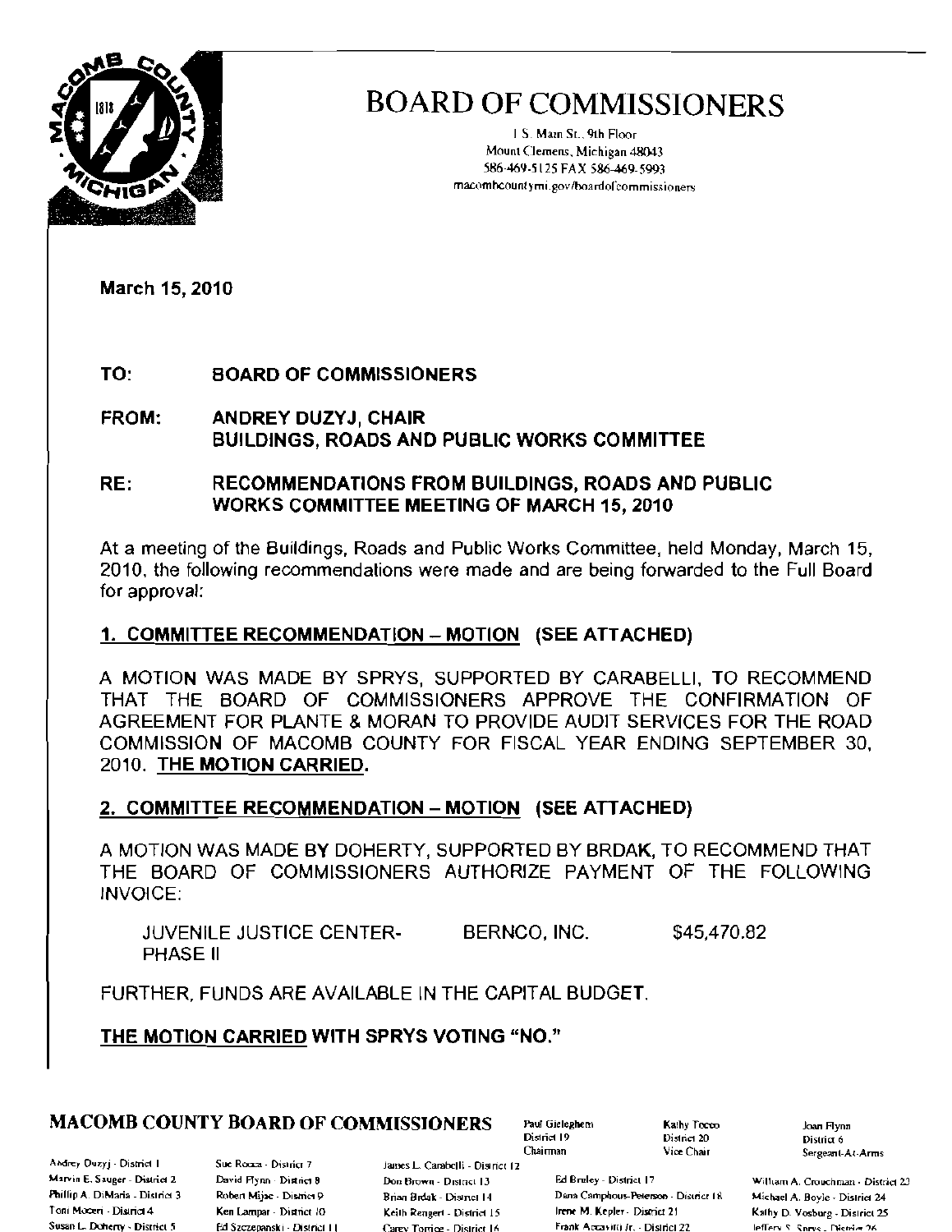#### COMMITTEE RECOMMENDATIONS BUILDINGS, ROADS & PUBLIC WORKS COMMITTEE MARCH 15, 2010 **PAGE 2**

#### 3. COMMITTEE RECOMMENDATION - MOTION (SEE ATTACHED)

A MOTION WAS MADE BY CARABELLI, SUPPORTED BY DiMARIA, TO RECOMMEND THAT THE BOARD OF COMMISSIONERS APPROVE THE REQUEST FROM TURNING POINTE, INC. FOR THE USE OF THE COUNTY'S PARKING STRUCTURE FOR A "TRUNK OR TREAT" EVENT ON SATURDAY, OCTOBER 23, 2010 FROM 9 A.M. - 4 P.M. THE MOTION CARRIED,

#### 4. COMMITTEE RECOMMENDATION - MOTION (SEE ATTACHED)

A MOTION WAS MADE BY DiMARIA, SUPPORTED BY DOHERTY. TO RECOMMEND THAT THE BOARD OF COMMISSIONERS APPROVE THE REQUEST FROM THE FRIENDS OF MT. CLEMENS FOR USE OF THE COUNTY LOT BEHIND THE BUFFALO WILD WINGS BUILDING FOR A BUD LIGHT CAR SHOW AND CRUISE NIGHT EVENT. THE MOTION CARRIED,

#### 5. COMMITTEE RECOMMENDATION - MOTION (SEE ATTACHED)

A MOTION WAS MADE BY DiMARIA, SUPPORTED BY CARABELLI, TO RECOMMEND THAT THE BOARD OF COMMISSIONERS APPROVE THE LEASE EXTENSION BETWEEN THE COUNTY OF MACOMB AND MACOMB COUNTY BAR ASSOCIATION. THE MOTION CARRIED.

#### 6. COMMITTEE RECOMMENDATION - MOTION (SEE ATTACHED)

A MOTION WAS MADE BY SPRYS, SUPPORTED BY DOHERTY, TO RECOMMEND THAT THE BOARD OF COMMISSIONERS AWARD THE COUNTY BUILDING COOLING TOWER REPLACEMENT PROJECT TO THE LOW BIDDER, TEMPERATURE SERVICES, INC., IN THE AMOUNT OF \$58,630; FUNDS ARE AVAILABLE IN THE CAPITAL BUDGET. THE MOTION CARRIED.

A MOTION TO ADOPT THE COMMITTEE REPORT WAS MADE BY CHAIR DUZYJ, SUPPORTED BY VICE-CHAIR CARABELLI.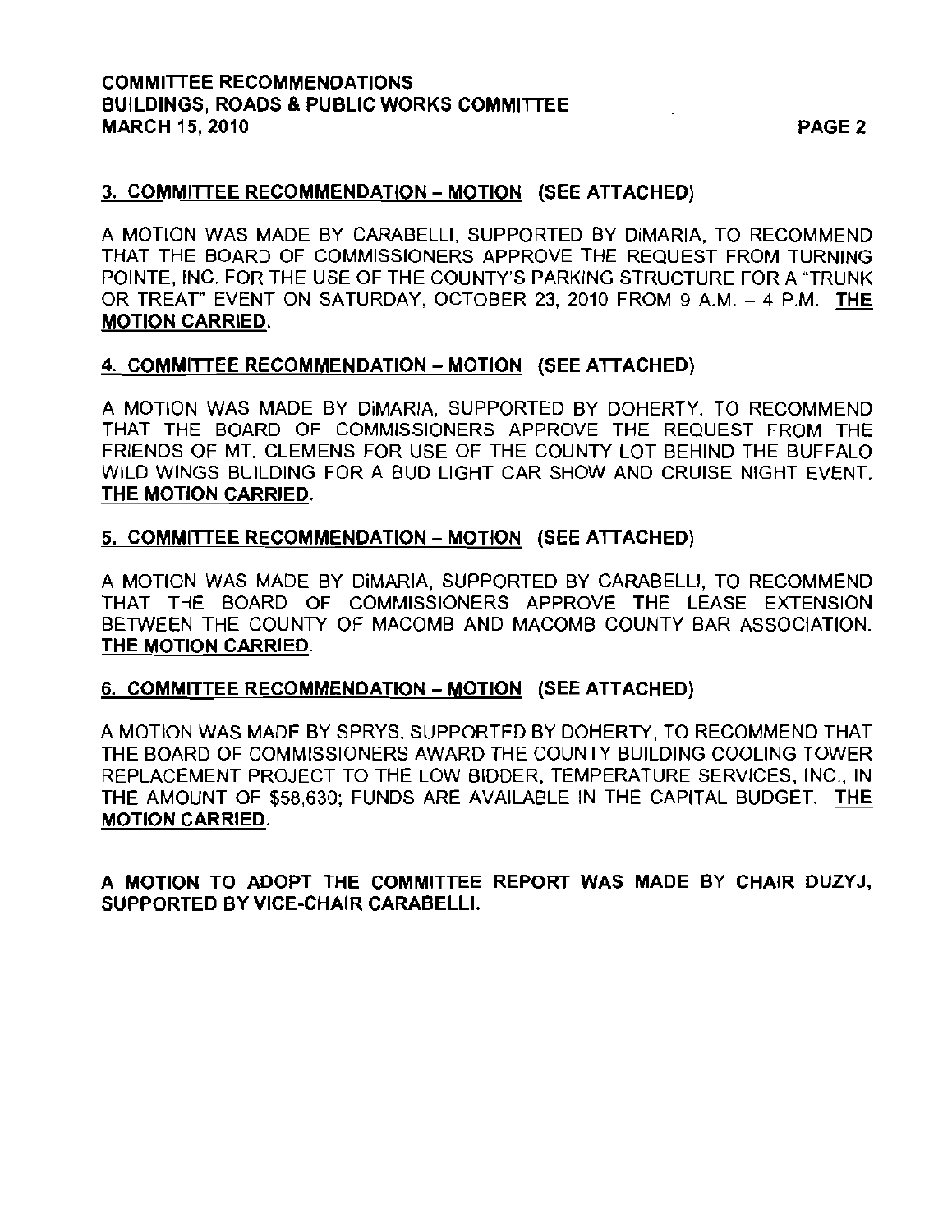**AGENDA** ITEM: \_

#### **MACOMB COUNTY, MICHIGAN**

**RESOLUTION TO** approve the confirmation of agreement for Plante & Moran to provide audit services for the Road Commission of Macomb County for Fiscal Year ending September 30, 2010

**INTRODUCED BY:** Andrey Duzyj, Chair, Buildings, Roads & Public Works Committee

**COMMITTEE/MEETING DATE**<br>
<u>BB8PW 3-15-10</u><br>
<u>Full Board 3-25-10</u> 3-25-10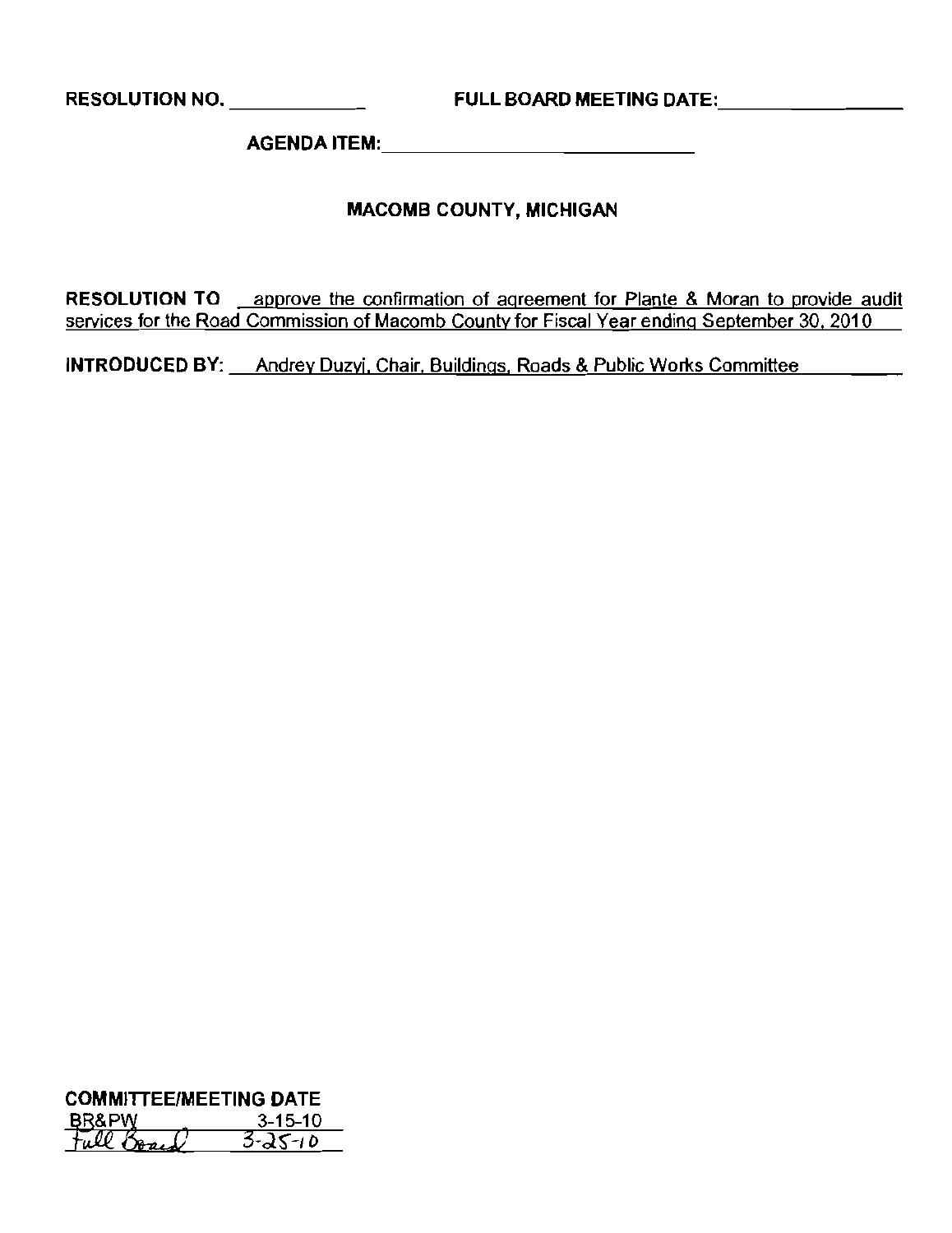Dan G. Dirks,



# Lawrence J. Moloney, P.E., **ALCOCOUNTY ROAD COMMISSIONERS**

www.rcmcweb.org (S86) 463-8671

March 5, 2010

Commissioner Andrey Duzyj, Chair Buildings, Roads, and Public Works Committee Macomb County Board of Commissioners Administration Building  $-9<sup>th</sup>$  Floor Mt. Clemens, MI 48043

Dear Commissioner Duzyj:

#### Subject: CONFIRMATION OF AGREEMENT FOR PLANTE & MORAN TO PROVIDE AUDIT SERVICES FOR THE ROAD COMMISSION OF MACOMB COUNTY FOR FISCAL YEAR ENDING SEPTEMBER 30, 2010

We respectfully request eonfirmation of our selection of Plante & Moran, PLLC as the Road Commission's independent auditing finn for the fiscal year ending September-3D, 2010. Included in the agreement are both the finaneial statement audit and the audit of federal programs. As the Road Commission will become a department of the County on January 1, 2011, only a one year confirmation is requested.

The Road Commission of Macomb County has received an unqualified opinion on prior audits, which is the highest opinion that ean be given. We have considered the following factors, which we believe are critical in the selection of auditors for the Road Commission.

#### Experience **and** qualifications

- $\bullet$  Plante & Moran is the leading firm in the state in auditing governments and road commissions. Plante & Moran specializes in road commission accounting, providing auditing and consulting services to the State's largest road eommissions.
- . Plante & Moran has a large staff of trained governmental auditors, and their staff turnover has been very low. The staffing of our audit has been very eonsistent, thereby significantly reducing the additional time and cost on our behalf'training' new auditors and/or changiug anditing fums. This has resulted in a 6.45% rednction in fees for the Fiscal Year 2009/2010 audit.
- Plante & Moran provides information regarding eurrent events and changes in laws and regulations as part of their basic audit service at no additional charge. We have found this very helpful in ensuring we are in compliance with the latest applicable laws, regulations and accounting rules.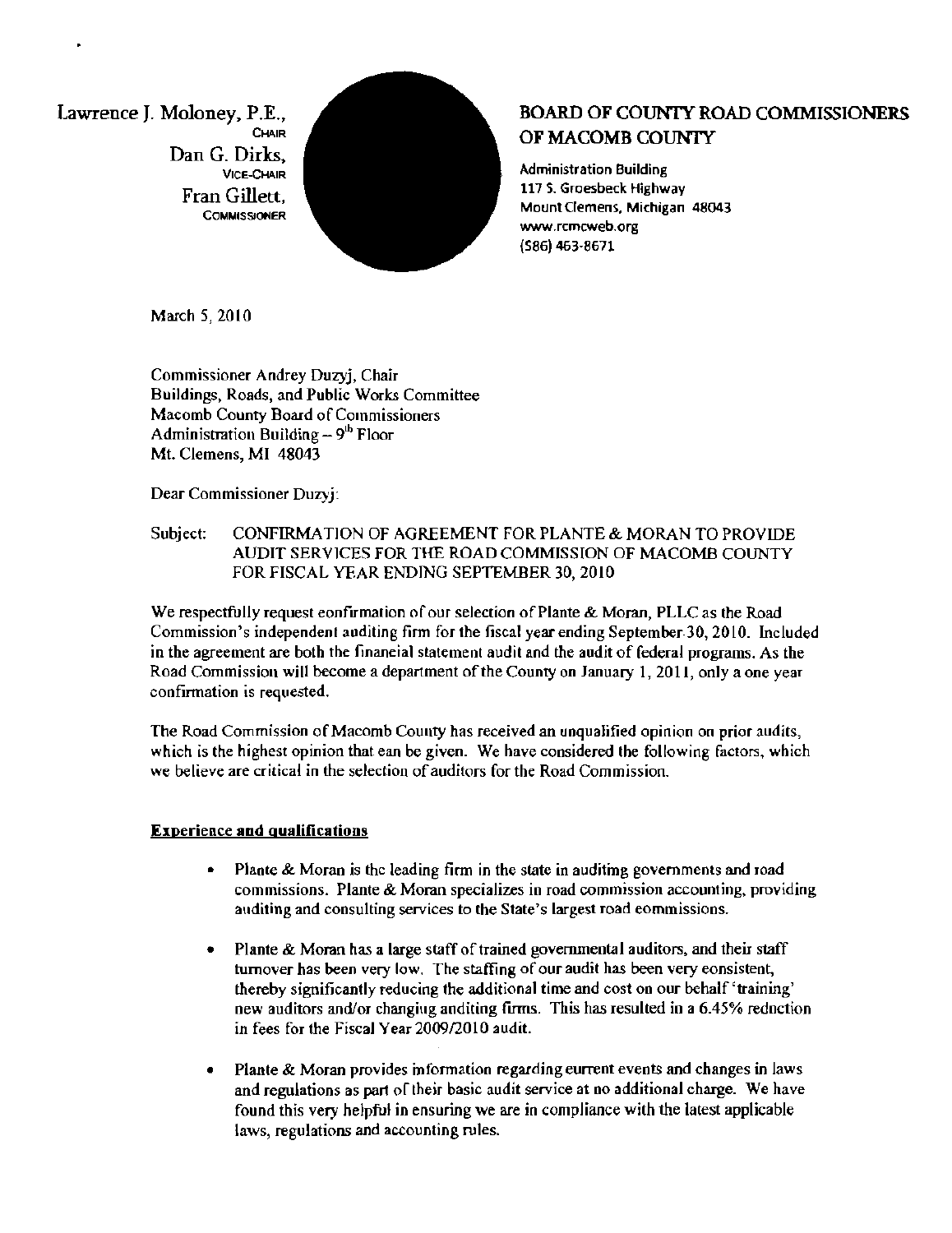- In our experience, the audit report has always been delivered on a timely basis, which is critical since our Michigan Transportation monies are in jeopardy if our audit report is not filed timely.
- Our experience has been that Plante & Moran understands the close attention and responsiveness we require from our professional advisors, and delivers the kind of service we expect. We have the benefit of their size and expertise while also having the benefits of a responsive business relationship.
- We regularly attend and hear speakers from Plante  $\&$  Moran at training sessions conducted by thc County Road Association of Michigan (CRAM), Michigan Municipal Finance Officers Association (MMFOA), the Michigan Munieipal League, the Michigan Township Association, and others.

Based on Plante & Moran's status as experts in governmental auditing and our own favorable· experience with them, we are very satisfied with the quality of their work and the capability and integrity oftheir personnel. After review of the facts above and dne deliberation, the Board of County Road Commissioners of Macomb County approved the agreement at their meeting held on Thursday, March 4, 2010 and respectfully requests the Buildings, Roads and Public Works Committee to confirm the selection of Plante & Moran, PLLC as our auditors for the Fiscal Year ending September 30,2010. Please place this item on the agenda of the Buildings, Roads and Public Works Committee to be held on Monday, March 15,2010.

Respectfully,

Board ofCounty Road Commissioners of Macomb County

Turbence Wolone

On et luke Fran

Dan G. Dirks, Vice-Chair Fran Gillett, Commissioner

cc: Paul Gieleghern, Chair, Board of County Commissioners Carine Bedard, Committee Reporter

(MiscAudilService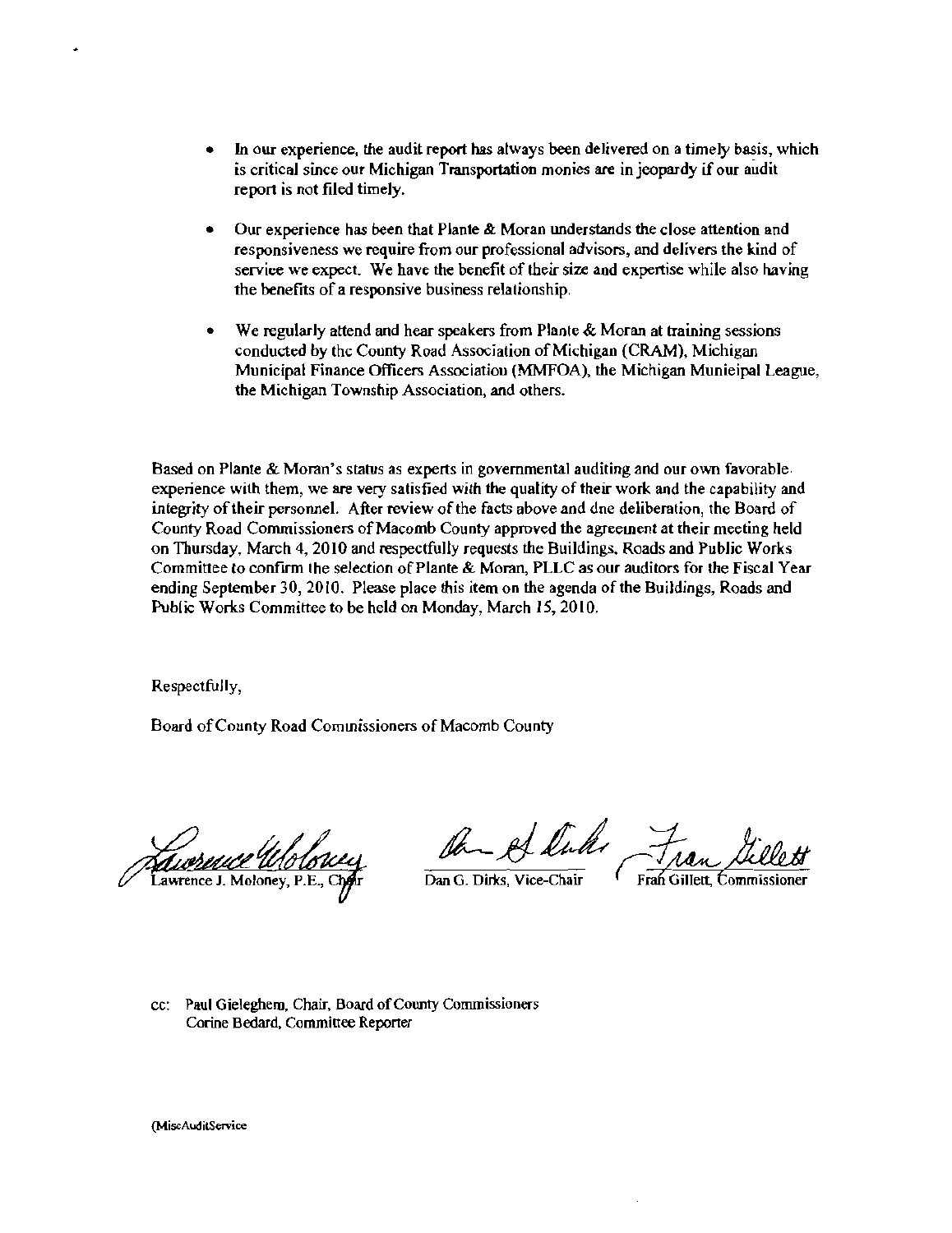RESOLUTION NO.

FULL BOARD MEETING DATE:

AGENDA ITEM:

#### **MACOMB COUNTY, MICHIGAN**

RESOLUTION TO: Authoize payment to Bernco, Inc., in the amount of \$45,470.82, for construction servives

perfonned for the Juvenile Justice Center - Phase II Renovations.

Application No. 25. Funds for Ihis Project are available in the Capital Budget

INTRODUCED BY: Commissioner Andrey Duzyj. Chair

Buildings, Roads & Public Works

#### COMMITTEE/MEETING DATE

Buildings, Roads & Public Works:3/15J10  $\frac{1}{28}$  3.25-10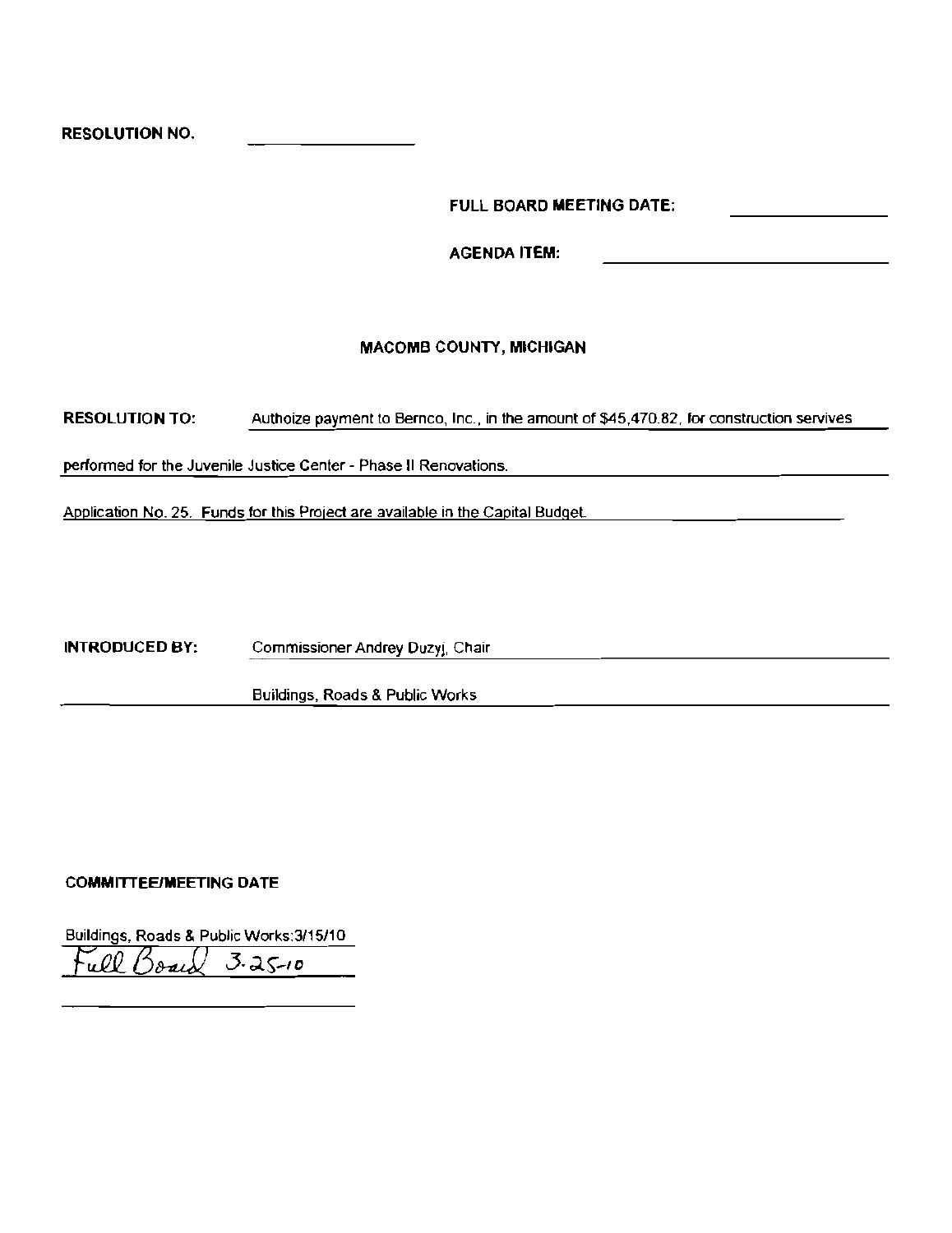03/05/2010 FRI 09:56 FAX 2002/003

 $-$ 

\_\_\_\_

<u> 1980 - John Stone, mars et al. (</u>

المستشفر والمتعاطف والمستندر المنتقل

RESOLUTION NO\_

FULL BOARD MEETING DATE:

 $\mathcal{L}_{\mathrm{c}}$  .

AGENDA ITEM'

#### MACOMB COUNTY, MICHIGAN

RESOLUTION TO: Approve request from Turning Point, Inc., for the use of the County's Parking Structure

for a "Trunk or Treat" event on Saturday, October 23, 2010 from 9 am - 4 pm.

INTRODUCED BY: Commissioner Andrey Duzyj, Chair

Buildings, Roads & Public Works

#### COMMITTEE/MEETING DATE

Buildings, Roads & Public Works:3/15/10\_

 $Full Bank 3-25-10$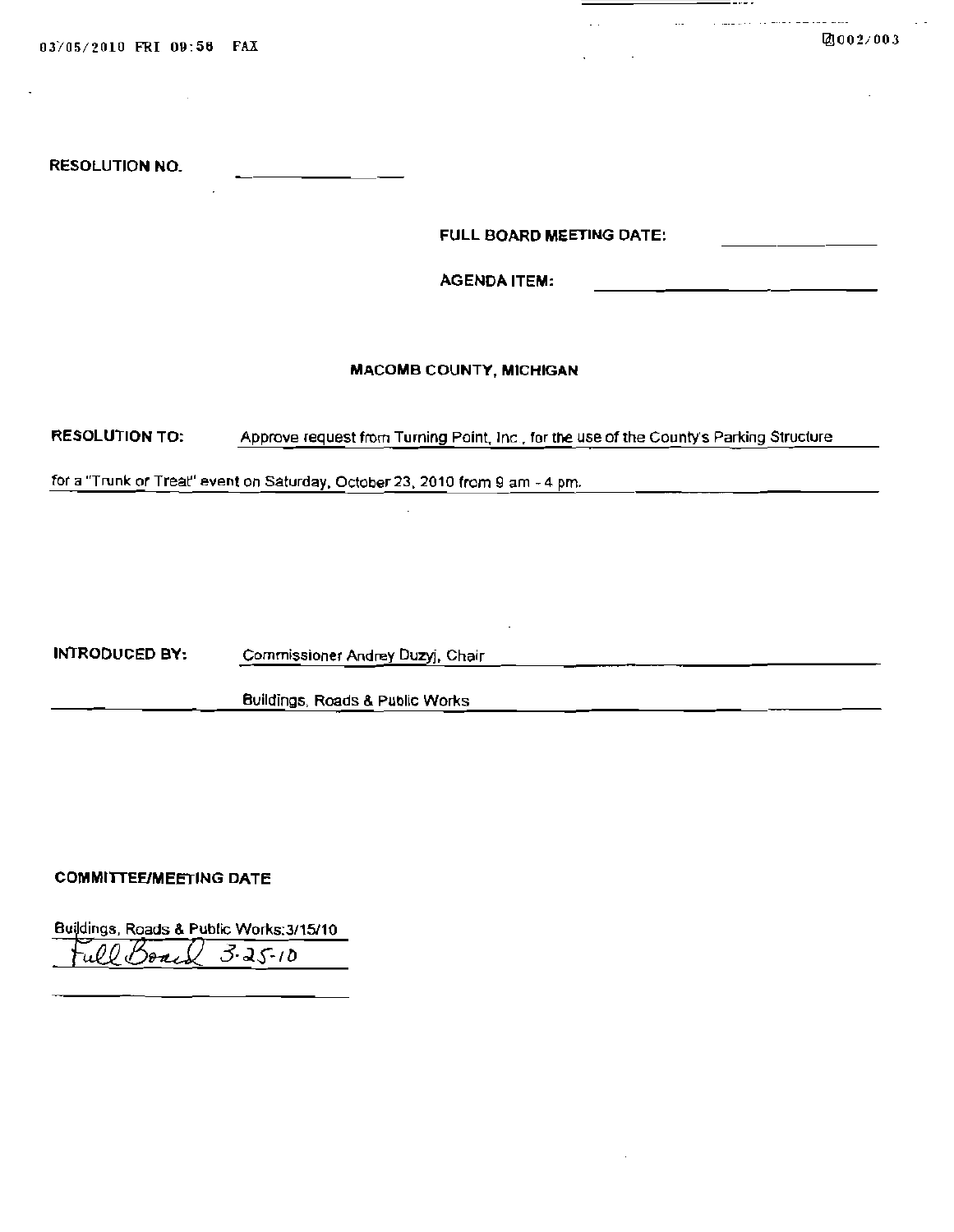

@003/003

P.O. Box 1123 Mt. Chanens, MI 48046

Mah: (586) 463-4430 Crisis Line: (586) 463-6990 Fac [566] 463-1771

Andrey Duzyj CC: Lynn 10 N. Main Mt. Clemens, MI 48043

March 4, 2010

Dear Mr. Duzy) and Board of Commissioners,

Last October, Turning Point utilized the parking structure in downtown Mt. Clemens to host a Trunk or Treat event for National Domestic Violence Awareness Month. The event was a huge success with over 40 vendors giving out candy and 1000 people participating. Feedback was wonderful, community members genuinely thanked us for putting on this fun family and community based event.

Trunk-or-Treating has gained popularity with families over the last 5 years, because it enables children to experience the fun of trick-or-treating in a controlled atmosphere. Children dress in Halloween costumes and go from car to car to get candy. In order to involve the community, local business owners are invited to sponsor a car where they can hand out treats to the children.

We would like to once again have Trunk or Treat this year on October 23, 2010. We would need the whole structure from 9am-4pm. We greatly appreclated having a parking structure staff there for the event last year. Larry was helpful with opening and closing the gates and escorting people out of the structure when it was closing time. We are hoping he will be able to lend a hand again this year.

Turning Point will once again secure insurance for the event and be responsible for set up and clean up. If you have any questions please don't hesitate to contact me, Adrienne Gasperoni at (586) 463-4430.

Thank you for your time Uuran Adrienne Gasperoni

Youth and Family Program Director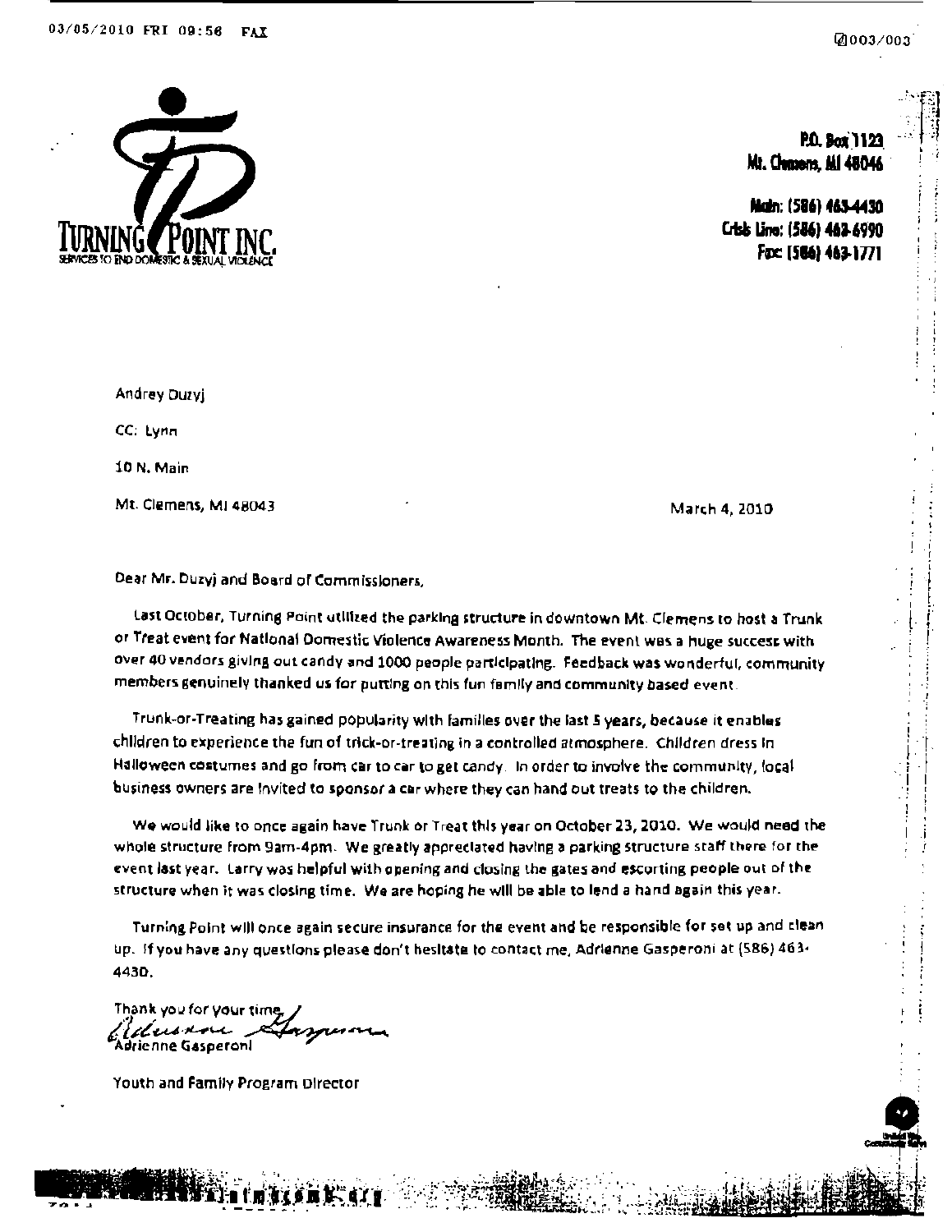**RESOLUTION NO.** \_ **FULL BOARD MEETING** DATE: \_

 $\overline{a}$ 

**AGENDA** ITEM:. \_

### **MACOMB COUNTY, MICHIGAN**

**RESOLUTION TO** \_ approve the reguest from the Friends of **Mt.** Clemens for use of the County lot behind the Buffalo Wild Wings building for a Bud Light Car Show and Cruise Night event

**INTRODUCED BY:** Andrey Duzyj, Chair, Buildings, Roads & Public Works Committee **Committen** 

**COMMITIEEIMEETING DATE**   $FullBox$ <br> $FullBox$ <br>Full  $\delta$ *park*  $3-35-10$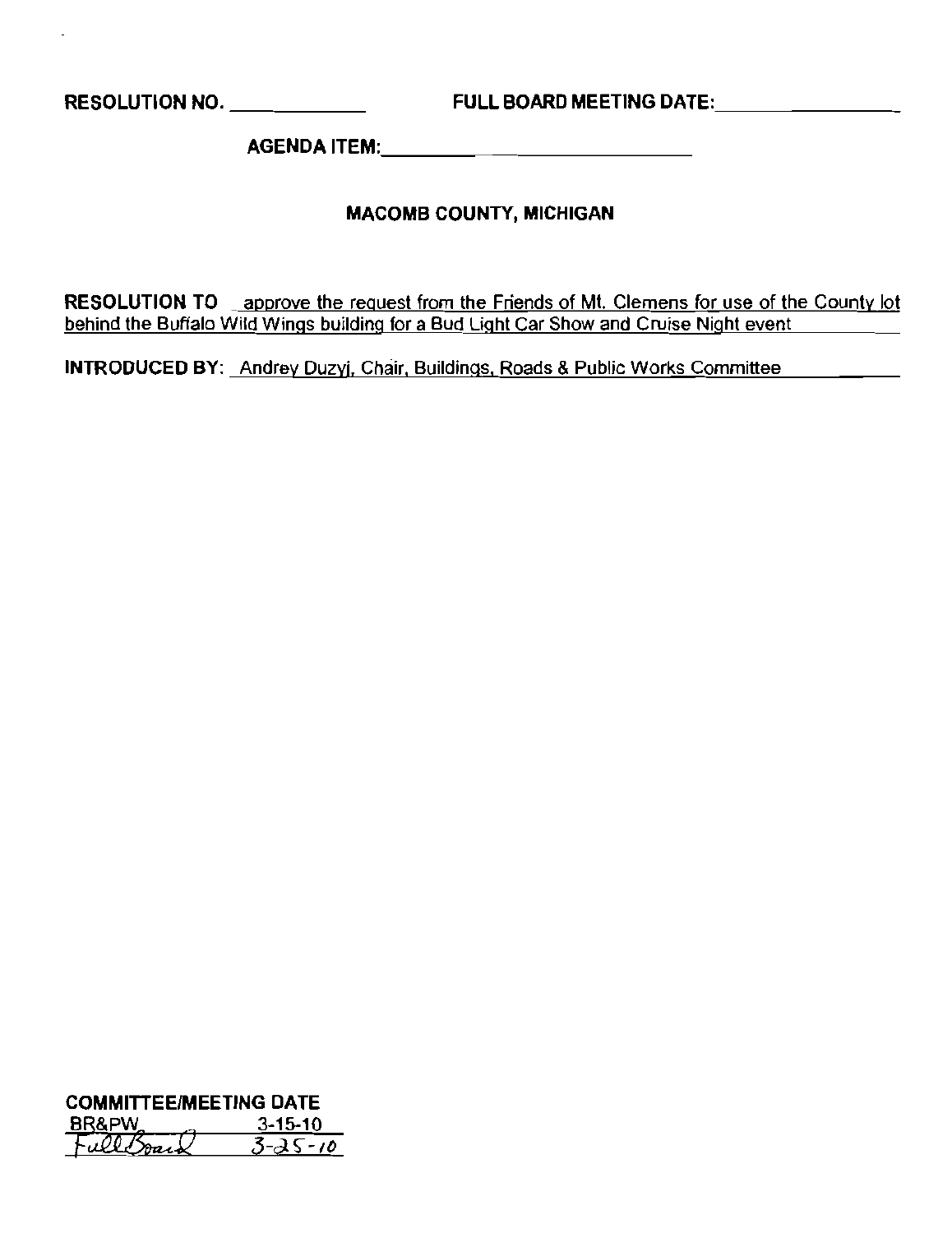#### **Andrew,**

**My name is Steve Charlie) I represent a group of local volunteers called the**  Friends of Mt. Clemens. We organize the Bud Light Car Show and Cruise Nights done in the city of Mt. Clemens held June 5, 2010 and August 7, 2010. We would like to bring in a portable drive-in screen to show a movie on June  $4^{\text{th}}$ , 2010 for the pre registration event for the June  $5<sup>th</sup>$  Car Show and Cruise Night. Buffalo Wild Wings is one of -our sponsors. We are asking permission to use part of the county lot behind Buffalo Wild Wings building to set up the movie screen and be able to have local residents and car owners sit to watch the film. We would set the screen up and at dusk start the movie which runs approx. 2 to 2  $\frac{1}{2}$  hours. We would clean up afterwards; we also carry a 2 million dollar insurance policy though Steve Saph to cover everyone involved. Any help would be greatly appreciated.

Thank you, The Friends of Mt. Clemens **RECEIVED** 

FEB 08 2010 **FACIUTIES** &OPERATIONS OEPT.

 $\epsilon$ 

Steve Charlie 36575 Fierz Clinton Township, MI 48035 (586)791-7292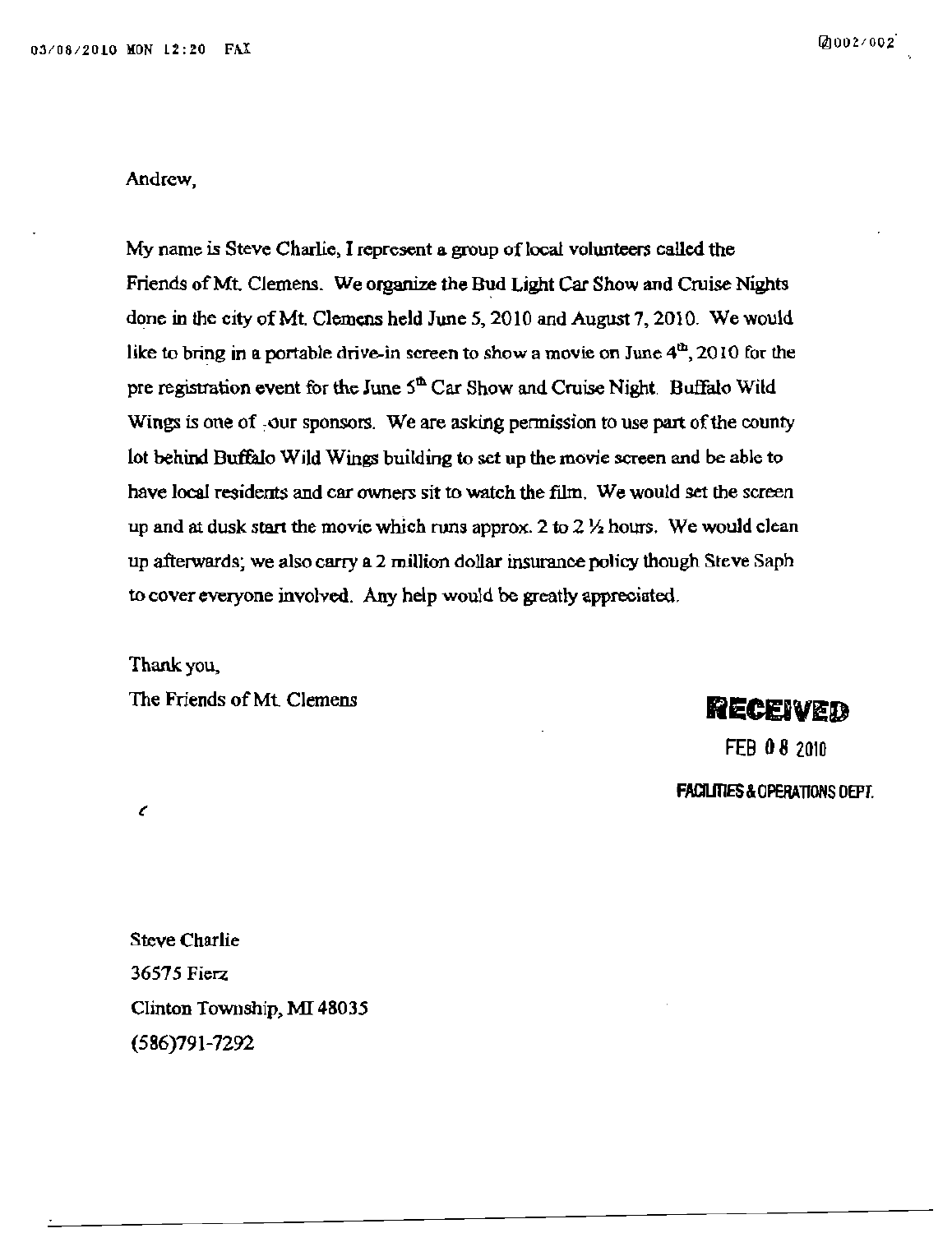**RESOLUTION NO.** \_ **FULL BOARD MEETING** DATE: \_

**AGENDA** ITEM: \_

#### **MACOMB COUNTY, MICHIGAN**

**RESOLUTION** TO\_-'°s"e"'e....b"e"'lo"'w"- \_

**INTRODUCED** BY: Andrey Duzyj, Chair, Buildings, Roads and Public Works Committee

'At the 3-15-10 meeting, the following action was taken:

#### **COMMITTEE RECOMMENDATION - MOTION**

A MOTION WAS MADE BY DiMARIA, SUPPORTED BY CARABELLI, TO RECOMMEND **THAT THE**  BOARD OF COMMISSIONERS APPROVE **THE** LEASE EXTENSION BETWEEN **THE** COUNTY OF MACOMB AND MACOMB COUNTY BAR ASSOCIATION. **THE MOTION CARRIED.** 

**COMMITTEE/MEETING DATE** 

| BR&PW      | $3 - 15 - 10$ |
|------------|---------------|
| Full Board | $3 - 25 - 10$ |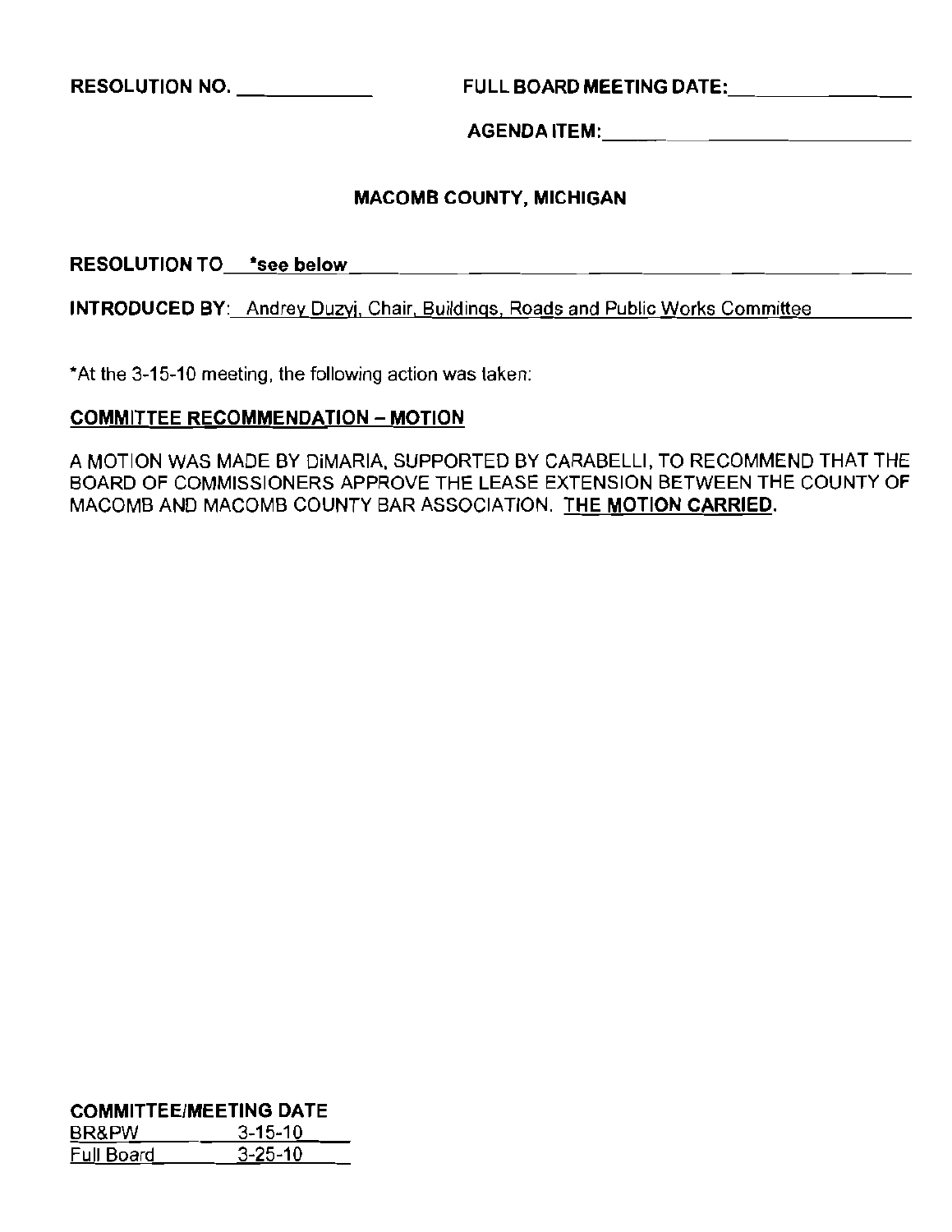

## **CORPORATION COUNSEL**

1 S. Main St., 8th Floor Mount Clemens, Michigan 48043 586-469-6346 Fax 586-307-8286

**Corporation Counsel** George E. Brumbaugh, Jr.

**Assistant Corporation Counsel** Frank Krycia James S. Meyerand Jill K. Smith

### **MEMORANDUM**

| TO:   | Andrey Duzyj, Chairman<br><b>Buildings, Roads &amp; Public Works Committee</b> |  |
|-------|--------------------------------------------------------------------------------|--|
| FROM: | George E. Brumbaugh, Jr. $\chi_{1}, \chi_{2}$                                  |  |

Corporation Counsel 449.1

DATE: March 12, 2010

 $RE:$ Macomb County Bar Lease

Attached please find a proposal that has been tendered to the Board of Commissioners for consideration by the Macomb County Bar Association.

As you can see, the Macomb County Bar Association has proposed a continuation of the lease for a five year period at their current square footage rate of \$14.49. The square footage is 1,065 square feet and thus their yearly rental payment is \$15,431.85.

They have asked for an additional five year term at a rental rate based upon then current office rates. In addition, the Bar Association will continue to pay \$100 month additional for rental that was not billed to them under their old lease, which they had agreed to pay back. There is still \$8,400 remaining on that amount owed to the county.

A new lease document would have to be drafted, but it would basically be the same terms and conditions as the current lease.

GEB/mla Attachment

September 10

### MACOMB COUNTY BOARD OF COMMISSIONERS

Andrey Duzyj - District 1 Marvin E. Sauger - District 2 Phillip A. DiMaria - District 3 Toni Moored - District 4

Sue Rocca - District 7 David Flynn - District B Robert Mijac - District 9 Ken Lammar - District 10

James L. Carabelli - District 12 Don Renern - District 13 **Brian Brdet - District 14** Keith Reasert - District 15

District 10 **Chairman** 

Paul Gielegbern

Kathy Tocco District 20 Vice Chair

Joan Flynn District 6 Sergeant-At-Arms

William A. Crouchman - District 23 Michael A. Boyle - District 24 Kathy D. Vosburg - District 25

Ed Bruley - Disnict 17 Dana Camphous-Peterson - District 18 Irone M. Kepler - District 21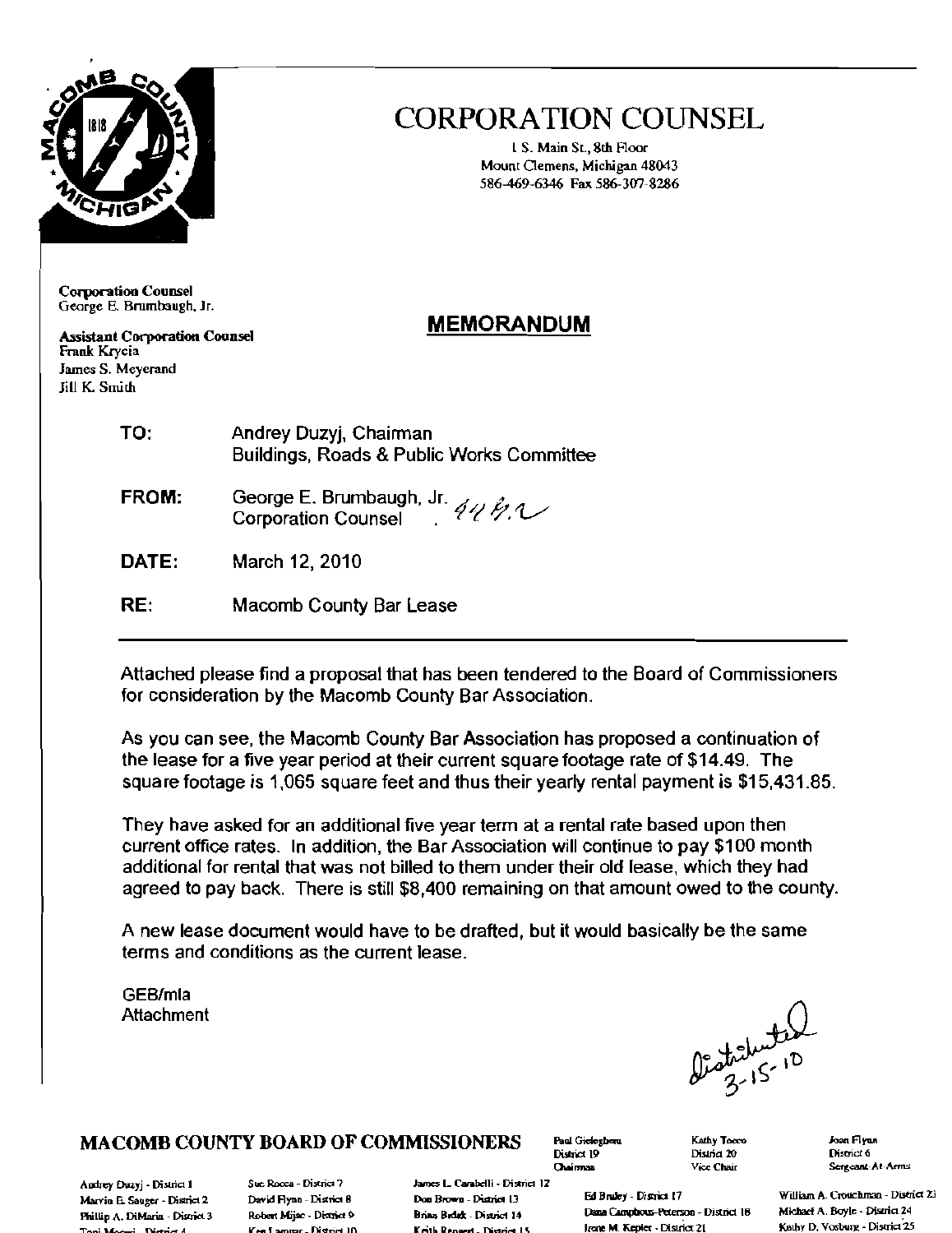#### PROPOSAL FOR TERMS OF LEASE EXTENSION BETWEEN COUNTY OF MACOMB AND MACOMB COUNTY BAR ASSOCIATION ("MCBA")

#### **BACKGROUND:**

MCBA has occupied space in the Macomb County Circuit Court building since the building was opened in 1968. In 1980, MCBA moved to its current location of 1,065 square feet on the Fourth Floor.

The existing lease was entered into in 2005 providing for a 5-year term with rent commencing at \$12.87 per square foot and increasing by 3% annually over the term with the result that the current rent is \$14.49 per square foot (in addition, MCBA is paying \$100 per month to amortize additional rent which was unbilled by the County under the terms of the pervious lease which monthly payments will be fully amortized over the next 84 months).

The existing lease has an option to renew for an additional 5-year term (through 2015) with 3% annual increases over the additional 5-year term.

The rental rate under the existing lease and option is above market rates which have decreased substantially during the economic events of the past two years. Office space in Mount Clemens is currently widely available in the \$10 range on a gross basis and will not likely recover for several years.

The Macomb County Circuit Court, practicing lawyers and the public in general, benefit from the continued presence of the MCBA in the Macomb County Circuit Court building as services are provided to the Court and staff and public inquiries are directed on a daily basis to MCBA personnel. In addition, the MCBA and Bar Foundation have provided funding for continuing projects such as the Courthouse gardens.

In addition, the Macomb County Bar Foundation is housed within the MCBA offices and administered by the staff of the MCBA. The Bar Foundation is a tax-exempt charitable organization which focuses on law-related education and related programs including the annual Law Day ceremony, lawyer-teacher partnerships in the schools, award-wining Legally Speaking television programs and other worthwhile causes related to the legal profession.

Throughout the State of Michigan, many county bar associations (including Detroit Metropolitan Bar Association, Oakland County Bar Association, Genesee County Bar Association and Washtenaw County Bar Association) are afforded space without being charged for occupancy.

#### PROPOSAL:

The MCBA recognizes the financial challenges faced by Macomb County but requests the County to take into account the current economic environment and the benefits realized by the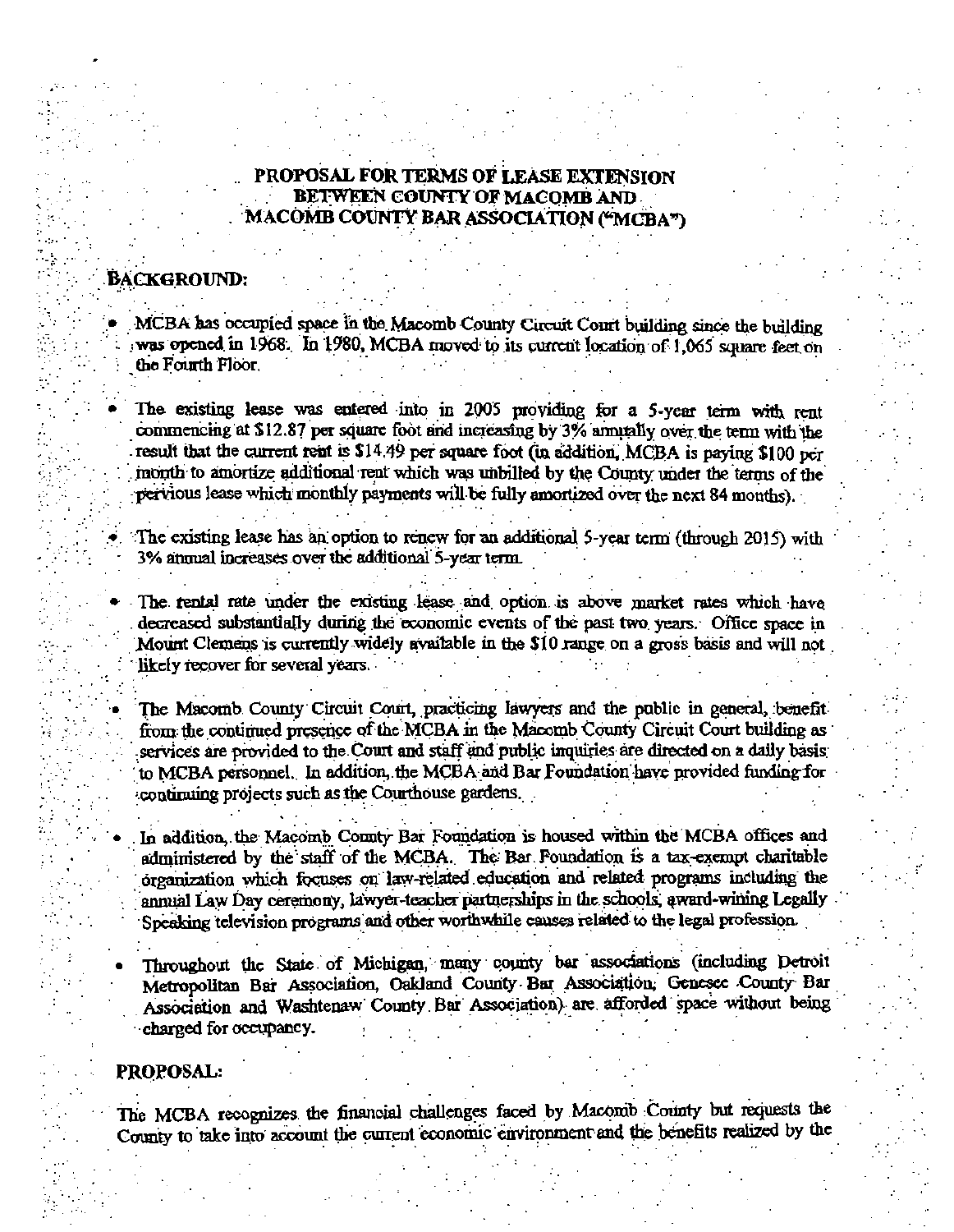County and public by having the MCBA and Bar Foundation continue to be housed in the Macomb County Circuit Court building. Taking these considerations into effect, the MCBA would like to propose the following extended lease terms to the County:

3.

Extension of the lease for the existing option term commencing April 1, 2010. through March 31, 2015, at the current rate of \$14.49 with no adjustment during the term.

One additional 5-year option term commencing April 1, 2015, at a rental per square foot rate based upon then current office rates in Mount Clemens.

The \$100 additional amount will continue to be paid in addition to the above rent for the remaining 84 months of the amortizing term, as noted above.

The terms of the existing lease would otherwise remain in effect and the MCBA and Bar Foundation would continue to provide ancillary services in support to the Macomb County Circuit Court and the public as they historically have done.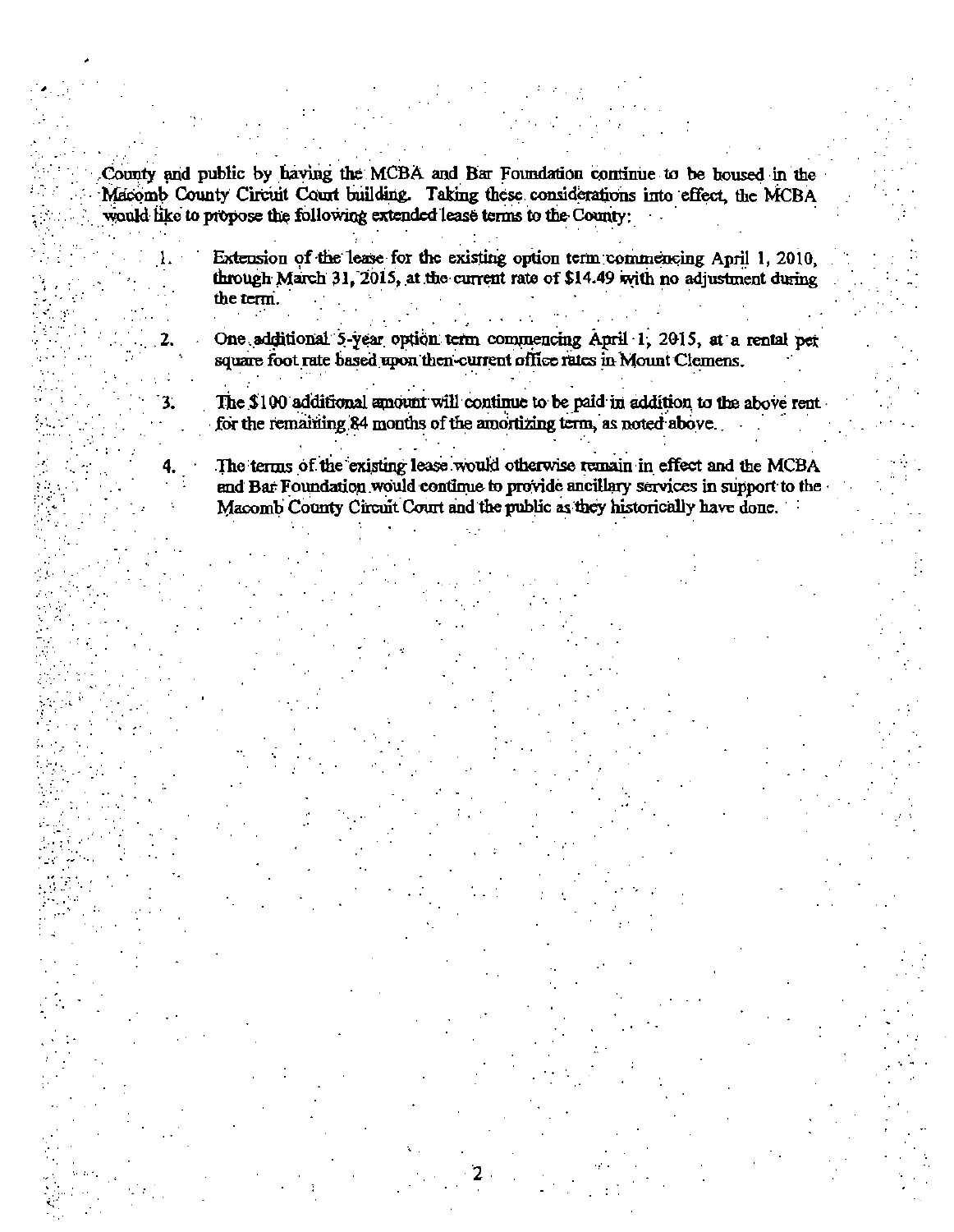RESOLUTION NO.

**FUll BOARD MEETING DATE:** 

AGENDA ITEM:

#### MACOMB COUNTY, MiCHIGAN

RESOLUTION TO: Award the County Building Cooling Tower Replacement Project to the low bidder,

Temperature Services, Inc., in the amount of \$58,630.00.

Funds for this Project are available in the Capital Budget.

INTRODUCED BY: Commissioner Andrey Duzyj, Chair

BUildings, Roads & Public Works

#### **COMMITTEE/MEETING DATE**

Buildings, Roads & Public Works:3/15/10

*Fv.1CJ30.,J2* 3·~,- 10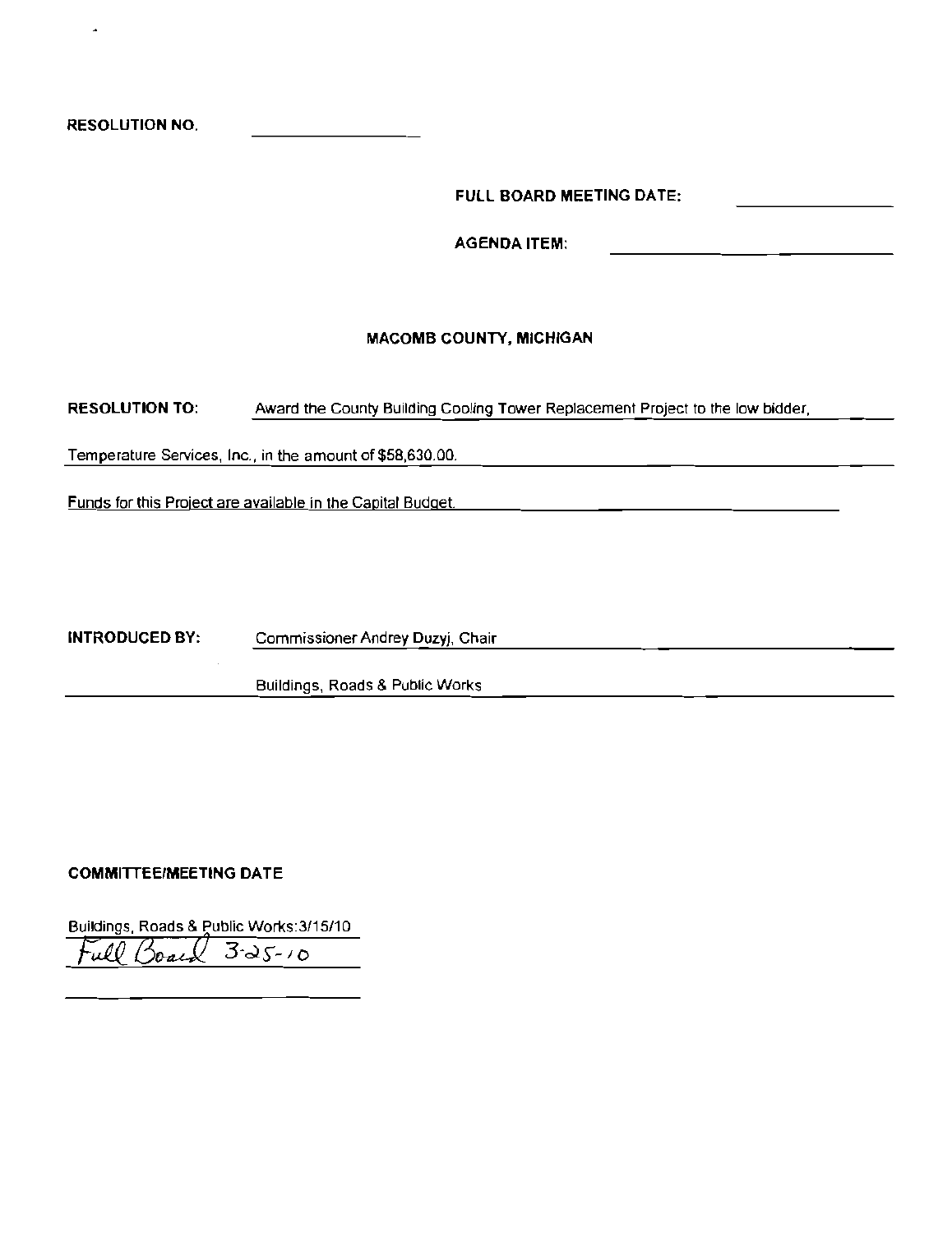

1.S. Main St., 9th Floor Mount Clemens. Michigan 48043 586-469-5125 FAX 586-469-5993 macombcountymi.gov/boardofcommissioners

**MARCH 16, 2010** 

TO: **BOARD OF COMMISSIONERS** 

- FROM: PHILLIP DIMARIA, CHAIR PUBLIC SAFETY AND CORRECTIONS COMMITTEE
- RECOMMENDATION FROM PUBLIC SAFETY AND CORRECTIONS COMMITTEE MEETING OF RE: **MARCH 16, 2010**

At a meeting of the Public Safety and Corrections Committee, held Tuesday, March 16, 2010, the following recommendation was made and is being forwarded to the Full Board for approval:

#### 1. COMMITTEE RECOMMENDATION - MOTION (SEE ATTACHED)

A MOTION WAS MADE BY ROCCA, SUPPORTED BY SAUGER, TO RECOMMEND THAT THE BOARD OF COMMISSIONERS AUTHORIZE THE BOARD CHAIRMAN TO SIGN AND ENTER INTO AN AMENDMENT TO THE AGREEMENT BETWEEN THE COUNTY OF MACOMB AND PATRIOT SERVICES CORPORATION. THE **MOTION CARRIED.** 

A MOTION TO ADOPT THE COMMITTEE REPORT WAS MADE BY CHAIR DIMARIA, SUPPORTED BY VICE CHAIR BOYLE.

### **MACOMB COUNTY BOARD OF COMMISSIONERS**

Andrey Duzyj - District 1 Marvin E. Sauger - District 2 Phillip A. DiMaria - District 3 Ton: Moceri - District 4 Susan L. Doherry - District 5

Sue Rocca - District 7 David Flynn - District 8 Robert Mijac - District 9 Ken Lampar - District 10 Ed Szczepanski - District 11

James L. Carabelli - District 12 Don Brown - District 13 Brian Brdak - District 14 Keith Rengen - District 15 Carey Torrice District 16

Paul Gieleghem District 19 Chaimian

Kathy Tocoo District 20 Vice Chair

Ed Bruley - District 17 Dana Camphous-Peterson - District 18 Irene M. Kepler - District 21 Frank Accavitti Jr. - District 22

Joan Flynn District 6 Sergeant-At-Arms

William A. Crouchman - District 23 Michael A. Boyle - District 24 Kathy D. Vosbarg - District 25 Jeffery S. Sprys - District 26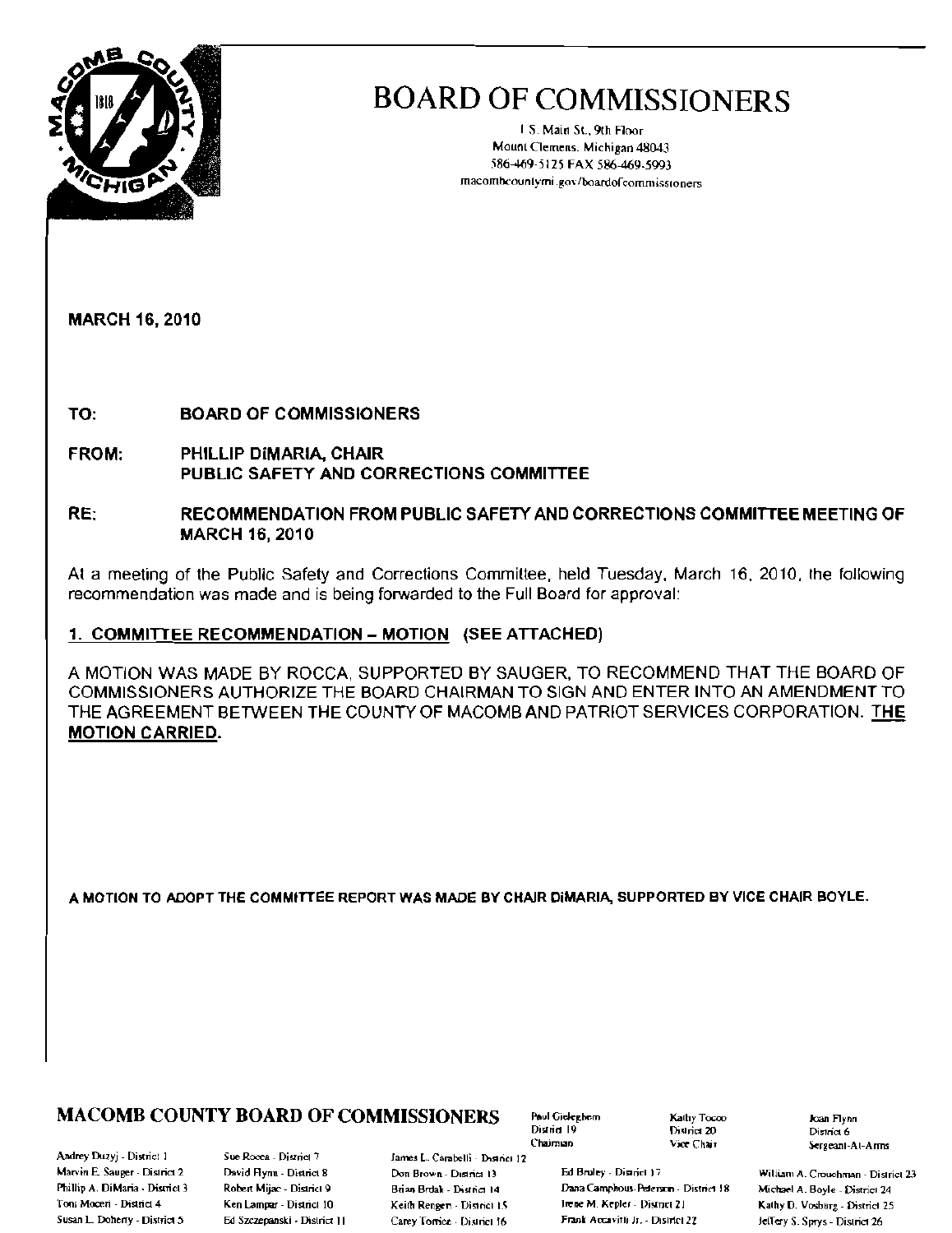RESOLUTION NO: \_ FULL BOARD MEETING DATE:

, AGENDA ITEM:

### MACOMB COUNTY, MICHIGAN

RESOLUTION TO: Authorize the Board Chairman to sign and enter into an Amendment **to the Agreement Between the County of Macomb and Patriot Services Corporation.** 

iNTRODUCED BY: Commissioner Phillip DiMaria, Chairman, Public Safely & **Corrections Committee** 

See attached report.

COMMITTEE/MEETING DATE  $PSC = 3 - 16 - 10$  of paroved  $J$ WH  $J$  $J$  $J$  $J$  $J$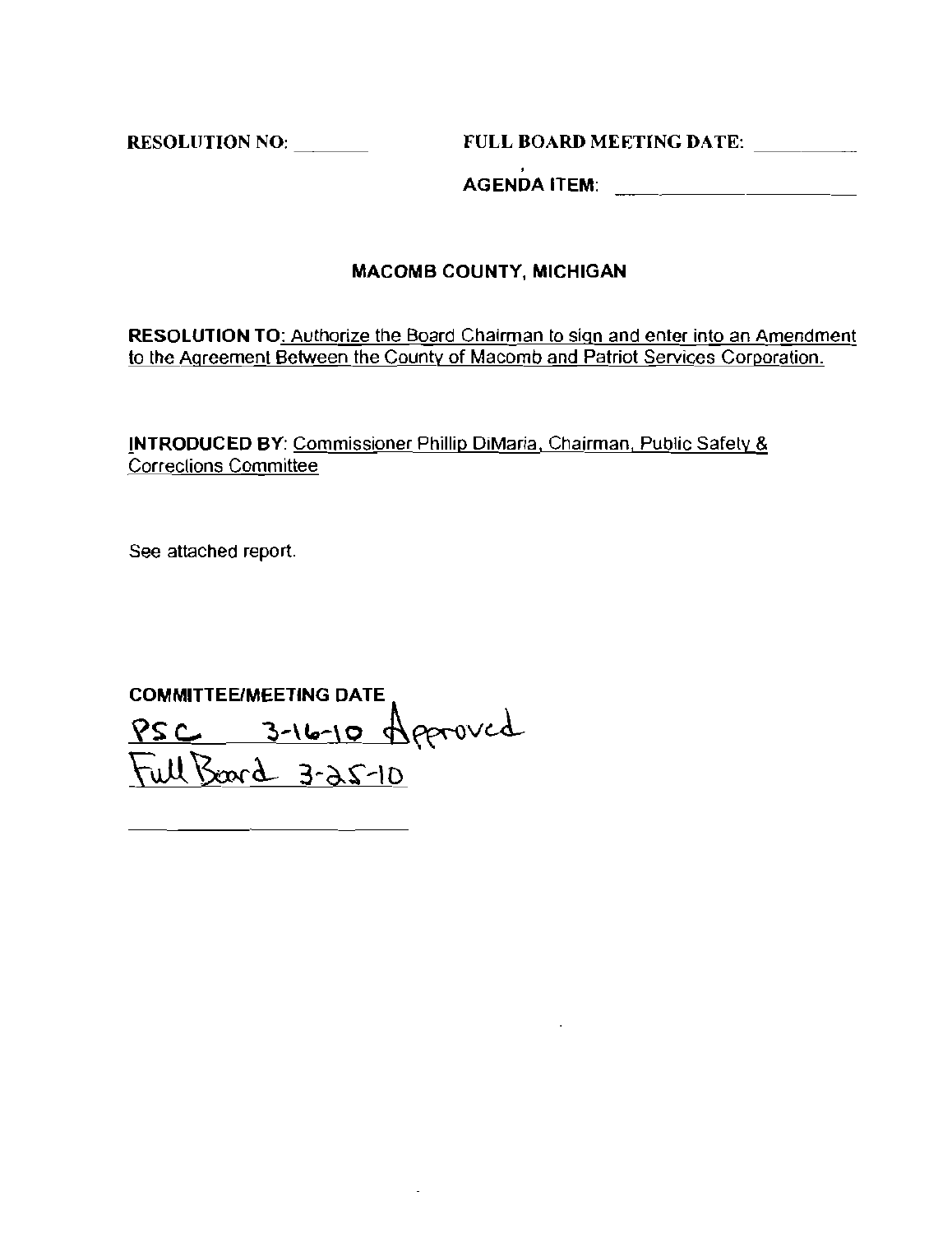

[S Main 51.. 9lh Roor Mount Clemens, Michigan 48043 .586-469-5125 FAX 586-469-5993 macombcountymi.gov/boardofcommissioners

MARCH 17,2010

TO: BOARD OF COMMISSIONERS

#### FROM: JAMES CARABELLI AND EDWARD BRULEY, CO-CHAIRS PLANNING AND ECONOMIC DEVELOPMENT COMMITTEE

RE: RECOMMENDATIONS FROM PLANNING AND ECONOMIC DEVELOPMENT COMMITTEE MEETING OF MARCH 17, 2010

At a meeting of the Planning and Economic Development Committee, held Wednesday, March 17, 2010, the following recommendations were made and are being forwarded to the Full Board for approval:

#### 1. COMMITTEE RECOMMENDATION - MOTION (SEE ATTACHED)

A MOTION WAS MADE BYVOSBURG. SUPPORTED BY MOCERI. TO RECOMMEND THAT THE BOARD OF COMMISSIONERS SUPPORT THE GRANT APPLICATION FROM THE MICHIGAN NATURAL RESOURCES TRUST FUND LAKE FOR THE ACQUISITION OF THE PROPOSED ST. CLAIR SHORELINE TRAIL IN HARRISON TOWNSHIP. THE MOTION CARRIED.

#### 2. COMMITTEE RECOMMENDATION - MOTION (SEE ATTACHED)

A MOTION WAS MADE BY MOCERI. SUPPORTED BYD. FLYNN. TO RECOMMEND THAT THE BOARD OF COMMISSIONERS AUTHORIZE THE PLANNING AND ECONOMIC DEVELOPMENT DEPARTMENT TO: 1) REQUEST. EVALUATE AND SELECT PROPOSALS FROM DEVELOPERS OF OWNER HOUSING FOR FAMILIES >50% AMI AND/OR 2) AMEND THE NSP TO ALLOW REDEVELOPMENT PROJECTS AND SUB· CONTRACT WITH CENTER LINE. EASTPOINTE AND MOUNT CLEMENS TO DEVELOP AND IMPLEMENT THEM AND TO SUBMIT A PROGRAM AMENDMENT TO HUD. THE MOTION CARRIED.

#### 3. COMMITTEE RECOMMENDATION - MOTION (SEE ATTACHED)

A MOTION WAS MADE BYVOSBURG, SUPPORTED BY BROWN. TO RECOMMEND THATTHE BOARD OF COMMISSIONERS AUTHORIZE THE PLANNING AND ECONOMIC DEVELOPMENT DEPARTMENT TO REQUEST. EVALUATE AND SELECT PROPOSALS FOR CONTRACTUAL ADMINISTRATIVE SERVICES FOR CONTINUED EFFICIENT OPERATIONS IN ALL COMMUNITY DEVELOPMENT PROGRAMS AND TO AUTHORIZE THE BOARD CHAIR TO EXECUTE CONTRACT(S)AS NECESSARY FOR THOSE SERVICES. THE MOTION CARRIED.

#### A MOTION TO ADOPT THE COMMITTEE REPORT WAS MADE BY CO-GHAIRS CARABELLI AND BRULEY, SUPPORTED BY VICE CHAIR D. FLYNN.

## $MACOMB$  COUNTY BOARD OF COMMISSIONERS and Giveleginem . Analy Tucco . A . Analy Fugar . A . Analy Figure . A . Analy Figure . Analy Figure . Also pain Figure . This is a set of  $D$  is  $D$  . This is a set of  $D$  satisfied t

Andrey Duzyj, District 1. Sue Rocca - District 7. Andrey Duzyj - District | Sue Rocca - District 7 | James L. Carabelli - District 12 | Ed Brukey - District 17<br>Marvin E. Sauger - District 2 David Flynn - District 8 | Don Brown - District 13 | Ed Brukey - District 17 | W

Свыттая

District 20

Phillip A. DiMaria - District 3 Robert Mijac - District 9 Brian Broak - District 14 Dana Camphous Peterson - District 18 Michael A. Boyle - District 24 Toni Moceri - District 4 Ken Lampar - District 10 Keith Rengert - District 15 Irene M. Kepler - District 21 Kathy D. Vosburg - District 25 Susan L. Doherty - District 5 Ed Szczepanski - District 11 Carey Torrice - District 16 Frank Accavitti Jr. - District 22 Jeffery S. Storys - District 26

Vice Chair Sergeant-At-Arms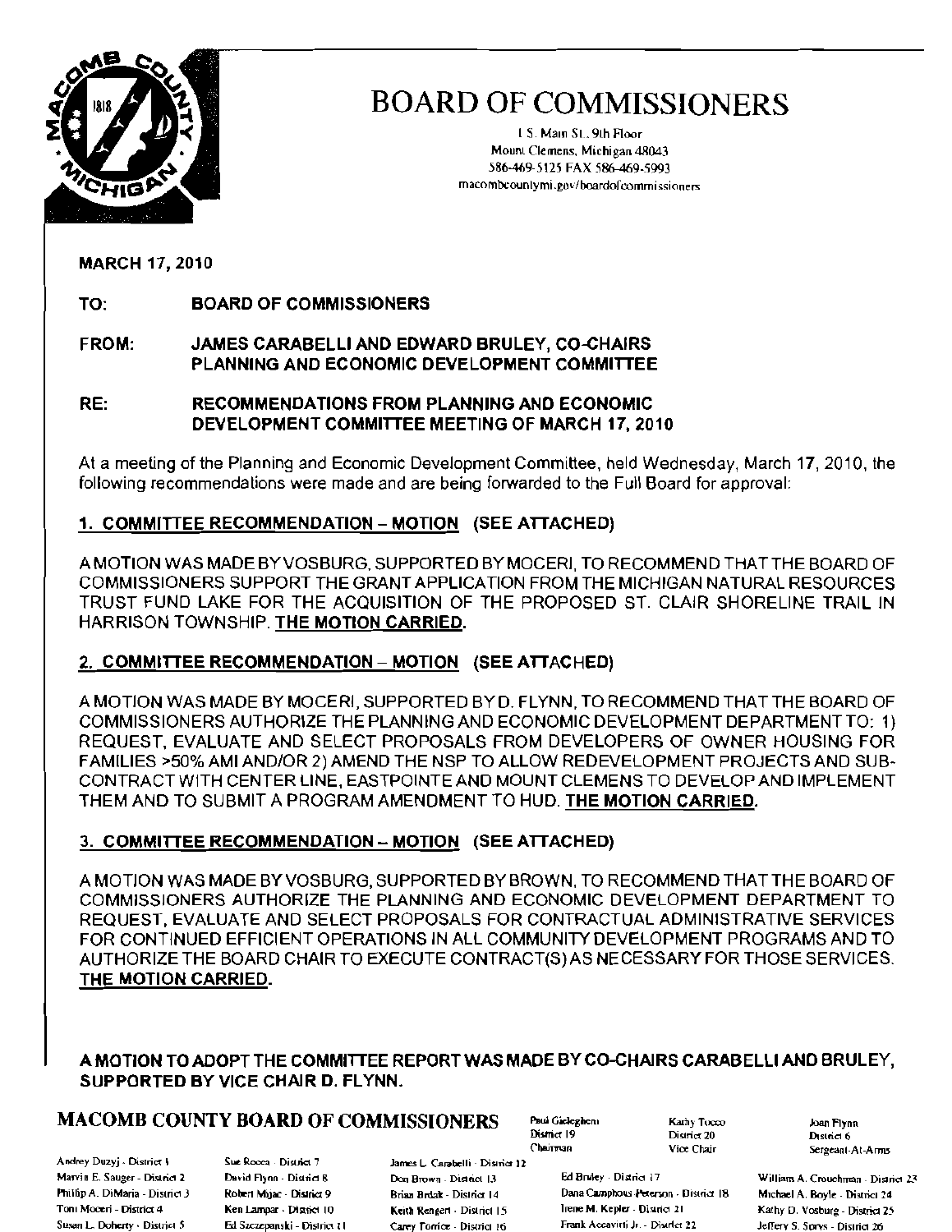RESOLUTION NO: <br>FULL BOARD MEETING DATE:

AGENDA ITEM:

#### MACOMB COUNTY, MICHIGAN

RESOLUTION TO: support the grant application from the Michigan Natural Resources Trust Fund Lake for the acquisition of the proposed Sl. Clair Shoreline Trail in Harrison **Township.** 

INTRODUCED BY: Commissioners James Carabelli and Edward Bruley, Co-Chairs

COMMITTEE/MEETING DATE  $\overline{A} = \overline{B}$  . The  $\overline{B}$  of  $\overline{B}$ <u>Inel Board 3-25-10</u>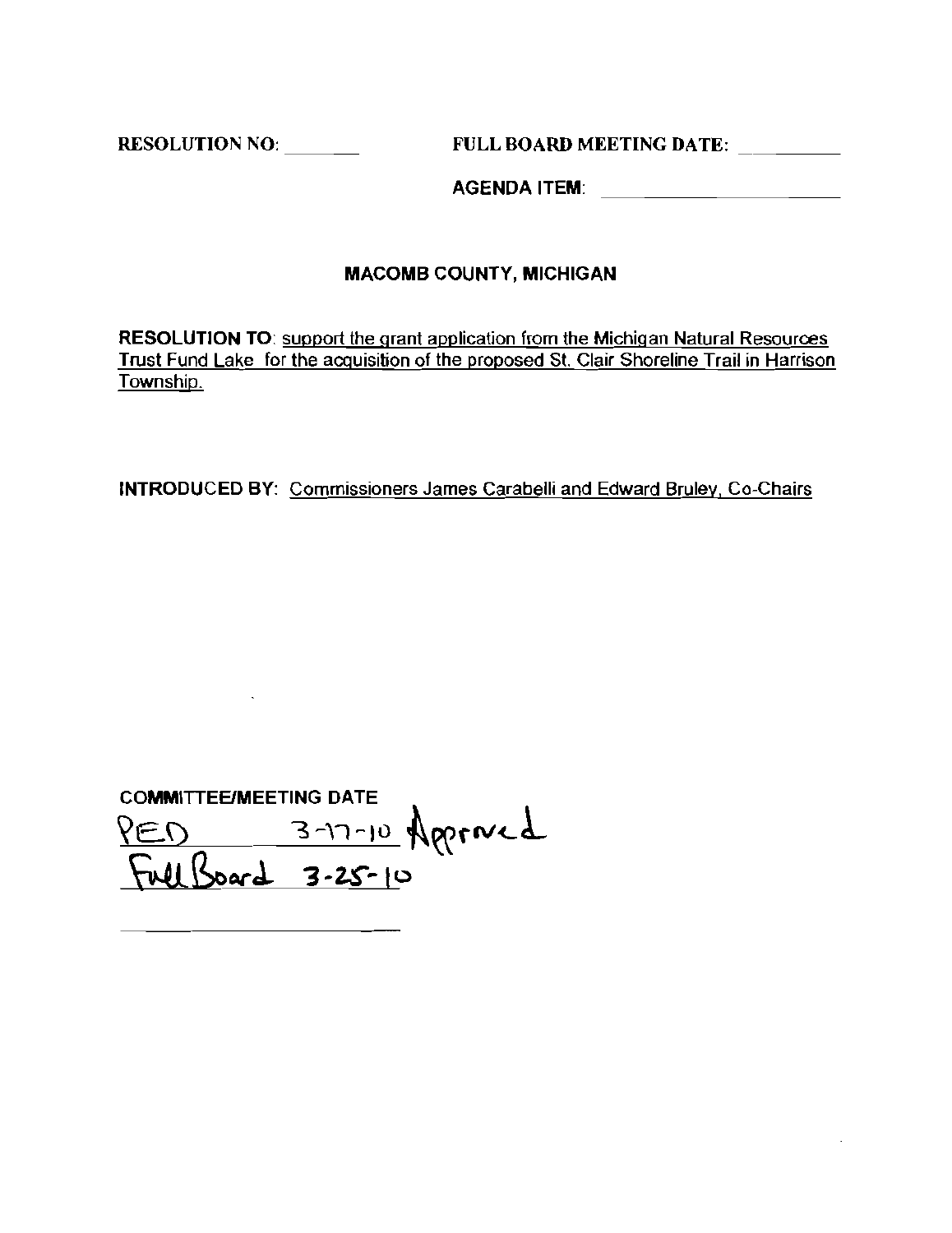RESOLUTiON NO FULL BOARD MEETING DATE \_

AGENDA ITEM: \_

#### MACOMB COUNTY, MICHIGAN

 $\sim$ 

#### RESOLUTION TO: Authorize MCPEO to:

I) to request. evaluate, and select proposals from developers of owner housing for families > 50% AMI

and/or,

 $\ddot{ }$ 

2) amend the NSP to allow redevelopment projects, and sub-contract with Center Line. Eastpointe, and Mt. Clemens to develop and implement them, and to submit a program amendment to HUO.

INTRODUCED BY: Ed Bruley and James Carabelli, Co-Chairs Planning & Economic Development Committee

DESCRIPTION:

See memorandum dated March 8,2010, regarding this proposal.

COMMITTEE/MEETING DATE A ~.. **"11:1**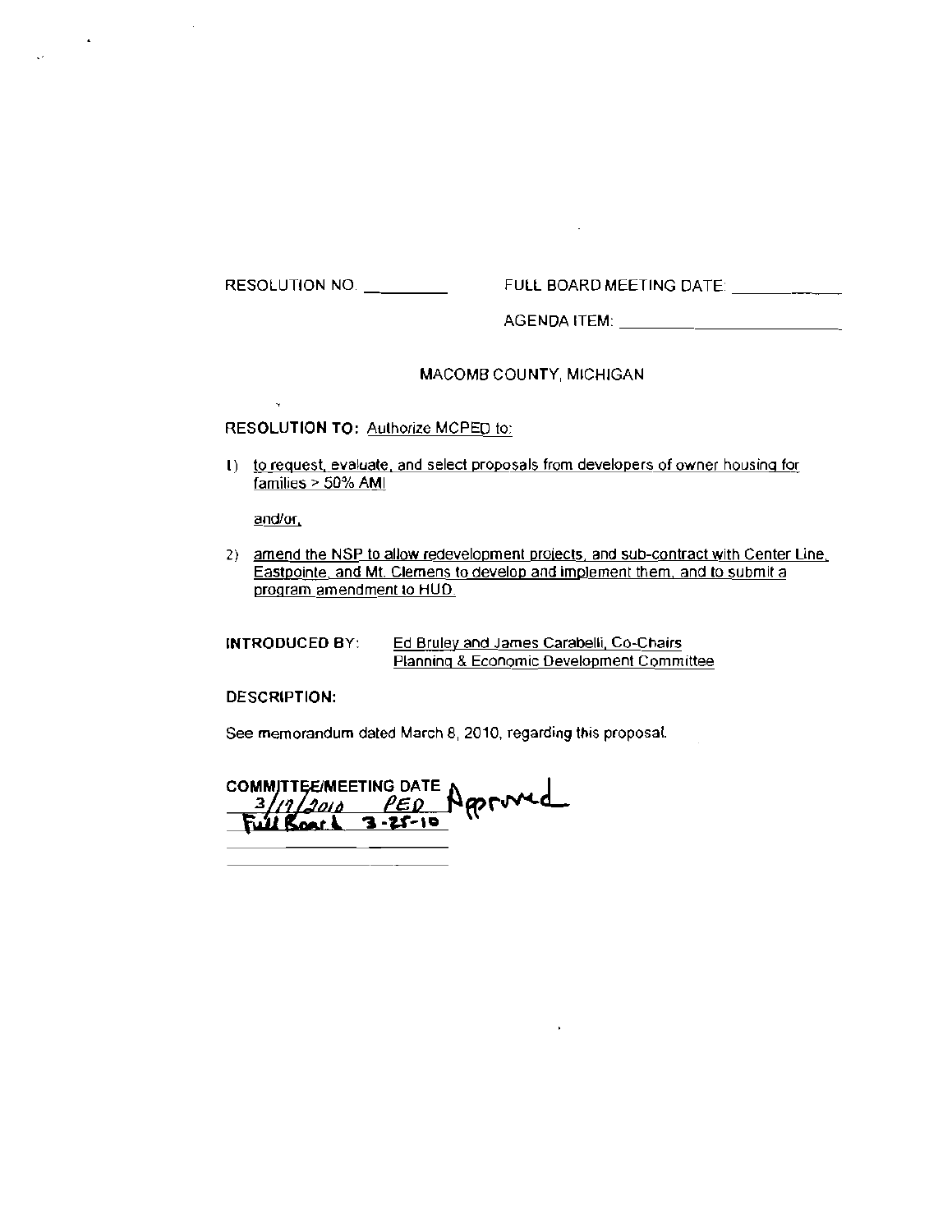RESOLUTION NO \_ THE PULL BOARD MEETING DATE:

AGENDA ITEM \_

#### MACOMB COUNTY. MICHIGAN

RESOLUTION TO:

 $\bar{z}$ 

 $\mathcal{L}^{\mathcal{L}}$ 

Authorize MCPED to request. evaluate. and select proposals for contractual administrative services for continued efficient operations in an community development grograms, and to authorize the Board Chair to execute contract{s} as necessary for those services.

**INTRODUCED** BY: Ed Bruley and James Carabelli, Co-Chairs Planning & Economic Development Committee

#### **DESCRIPTION:**

See memorandum dated March 8, 2010, regarding this proposal.

COMMITTEE/MEETING DATE J ferency  $\frac{17}{400}$   $\frac{750}{10}$ <br>Il Roard 3.25-10 Will Road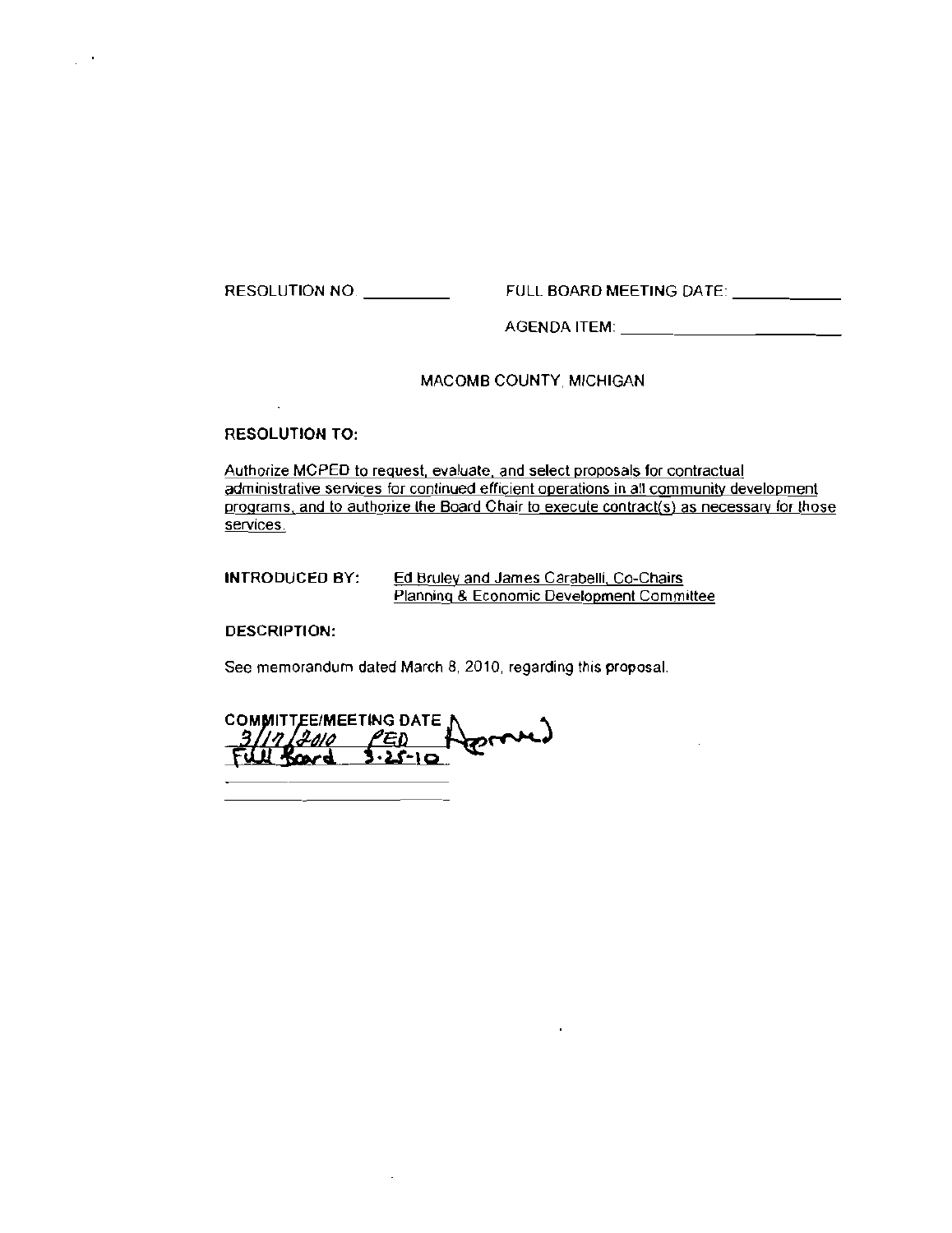

\ S. Main St. 9th Flour Mount Clemens. Michigan 48043 586-469-5125 FAX 586-469-5993 macombcountymi.gov/boardofcommissioners

MARCH 18,2010

TO: BOARD OF COMMISSIONERS

FROM: SUE ROCCA, CHAIR SENIOR SERVICES COMMITTEE

#### RE: RECOMMENDATIONS FROM SENIOR SERVICES COMMITTEE MEETING OF MARCH 18,2010

At a meeting of the Senior Services Committee, held Thursday. March 18, 2010, Ihe following recommendations were made and are being forwarded to the Full Board for approval:

#### 1. COMMITTEE RECOMMENDATION - MOTION (SEE ATTACHED)

A MOTION WAS MADE BY TORRICE, SUPPORTED BY CAMPHOUS-PETERSON, TO RECOMMEND THAT THE BOARD OF COMMISSIONERS CONCUR WITH CONTINUATION OF EXISTING MORC HOME CARE,INC., MI BUSINESS ASSOCIATE AGREEMENT. THE MOTION CARRIED.

#### 2. COMMITTEE RECOMMENDATION - MOTION (SEE ATTACHED)

A MOTION WAS MADE BY CAMPHOUS-PETERSON, SUPPORTED BY TORRICE, TO RECOMMEND THAT THE BOARD OF COMMISSIONERS ACCEPT RENTAL CONTRACT BETWEEN MACOMB COUNTY SENIOR CITIZEN SERVICES AND GIBRALTAR TRADE CENTER NORTH, INC THE MOTION CARRIED,

A. MOTION TO ADOPT THE COMMITTEE REPORT WAS MADE BY CHAIR ROCCA, SUPPORTED BY VICE CHAIR MOCERI.

### **MACOMB COUNTY BOARD OF COMMISSIONERS** Paul Gielegben  $\overline{P}$  Kalhy Tocco ham Flynn

Andrey Duzyj - District I Sue Rocca - District 7 James L. Carabelli - District 12

District 19 District 20<br>Chairman Vice Chair

Phillip A. DiMaria - District 3 Robert Mijac - District 9 Brian Briak - District 14 Dana Camphous-Peterson - District 18 Michael A. Boyle - District 24 Ton; Mocen - District 4 Ken Lampar - District 10 Keith Rengert - District 15 Irene M. Kepler - District 21 Kathy D. Vorburg - District 25 Susan L. Doberty - District 5 Ed Szczepanski - District II Carey Torrice - Dasmet 16 Frank Accavitti Jr. - District 22 Jeffery S. Sprys - District 26

Sergeant-At-Arms

Marvin E. Sauger - Diurict 2. David Flynn - District B Don Brown - District 13 Ed Bruley - District 17 William A, Crouchman - District 23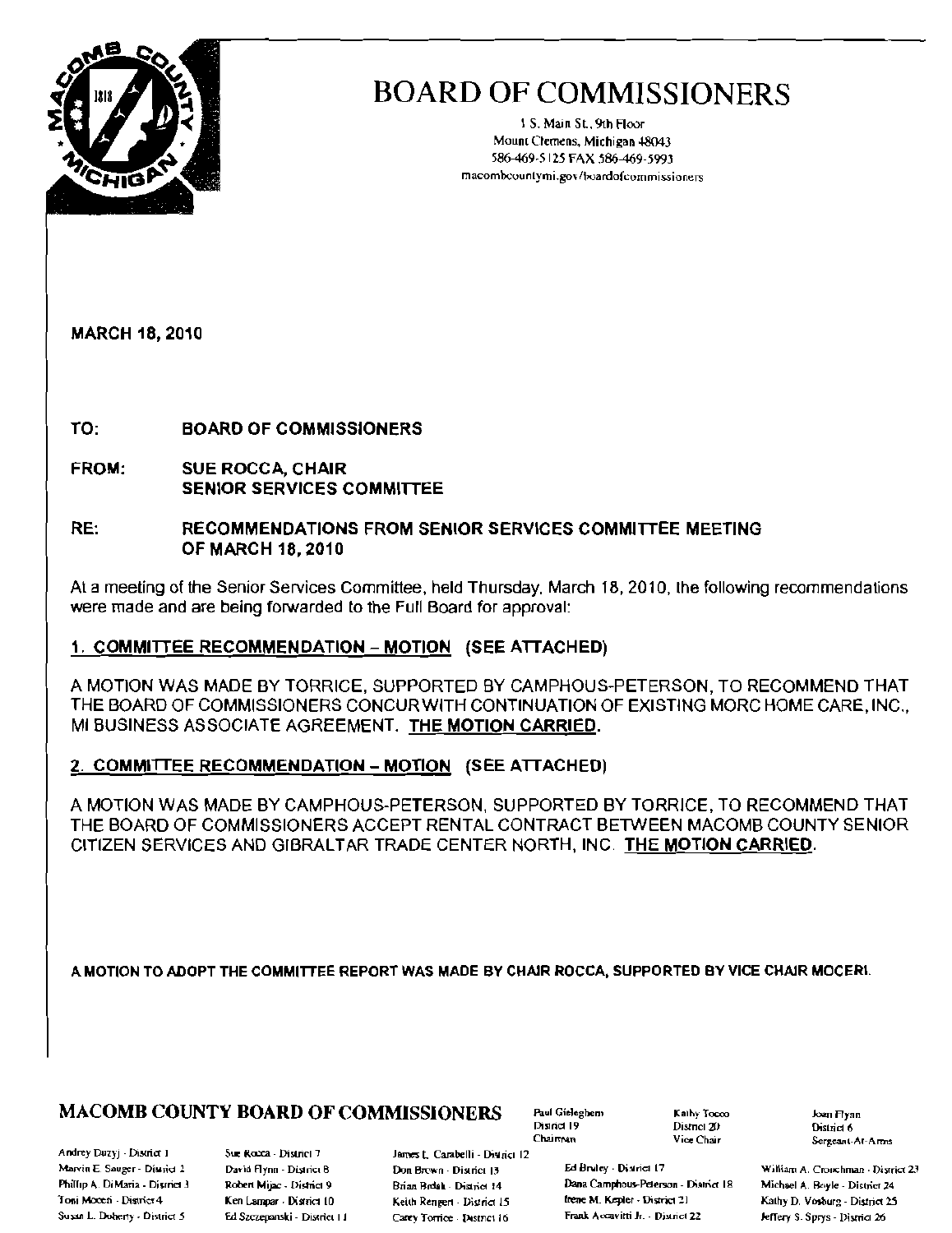RESOLUTION NO.

FULL BOARD MEETING DATE: \_\_\_\_\_\_\_\_\_\_

AGENDA ITEM: \_

#### MACOMB COUNTY, MICHIGAN

RESOLUTION: Concur with continuation of existing MORC HOME CARE, INC., MI Business Associate Agreement.

INTRODUCED BY: Commissioner Sue Rocca, Chair, Senior Services Committee

PRESENTED BY: Angela J. Willis, Director Senior Citizen Services

COMMITTEE/MEETING DATE  $S_{\text{g}}(x) = \frac{\sum_{i=1}^{N} A_{i}}{\sum_{i=1}^{N} A_{i}}$ <u>Roard</u> 3-25-10